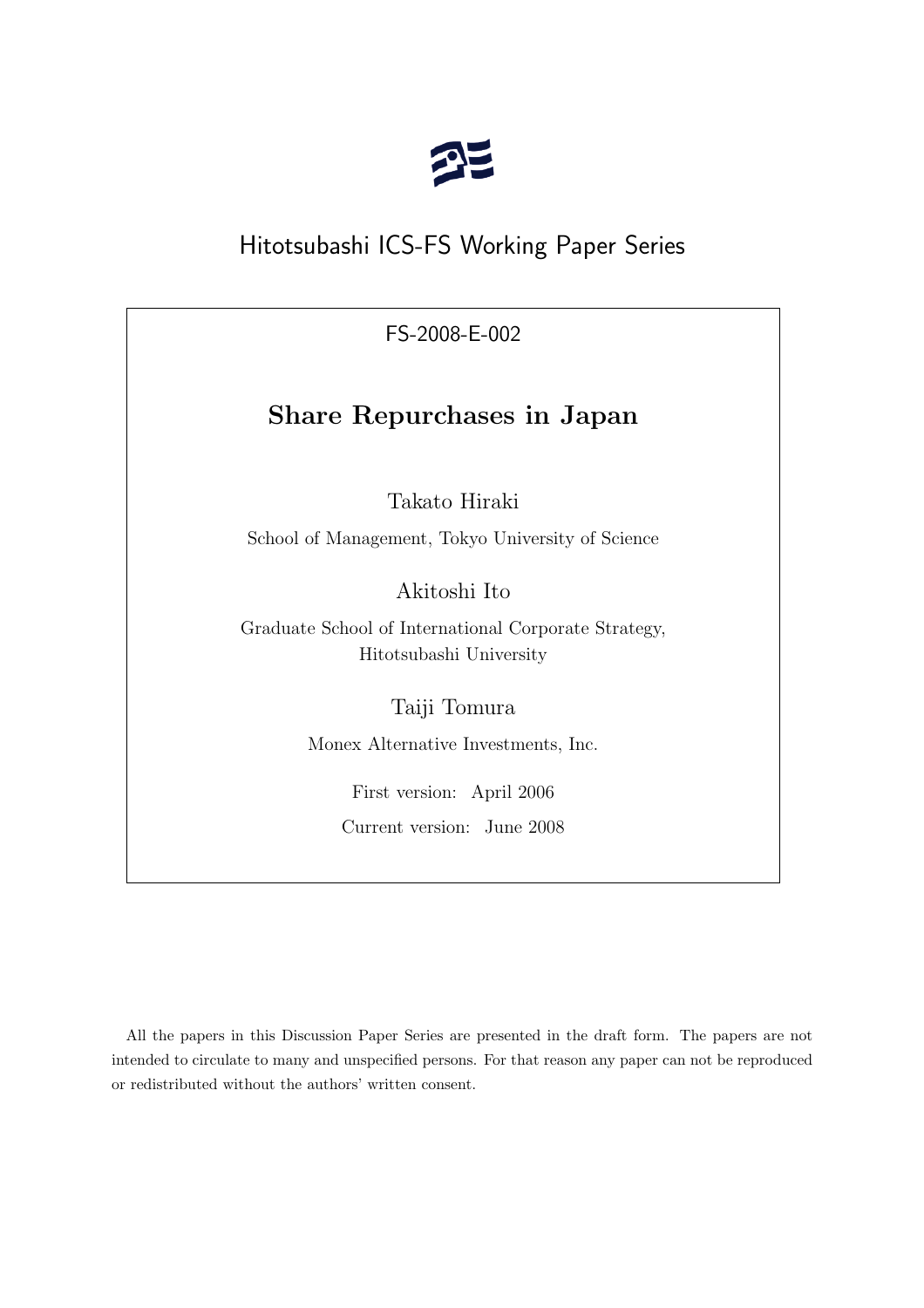## **Share Repurchases in Japan**

Takato Hiraki<sup>a</sup> Akitoshi Ito<sup>b</sup> Taiji Tomura<sup>c</sup>

First Version: April 2006 Current Version: June 2008

- a. School of Management, Tokyo University of Science (hiraki@ms.kuki.tus.ac.jp)
- b. Graduate School of International Corporate Strategy, Hitostubashi University  $(aito@ics.hit-u.ac.jp)$
- c. Monex Alternative Investments, Inc.

#### **Abstract**

This paper examines the stock price performance surrounding stock repurchase announcements in Japan. The positive cumulative abnormal return of 2.0% is observed from one day before to thirty days after the announcements. This paper also attempts to distinguish between the agency costs of free cash flow hypothesis and the information signaling hypothesis to explain the market reaction to the announcements. The primary finding is that the repurchase announcements made by low-valuation and small firms receive a stronger positive market reaction. This evidence supports the information signaling hypothesis that stock repurchases send a strong signal to less informed outside investors that the stocks are undervalued. On the other hand, the evidence which supports the agency cost of free cash flow hypothesis is not fully observed.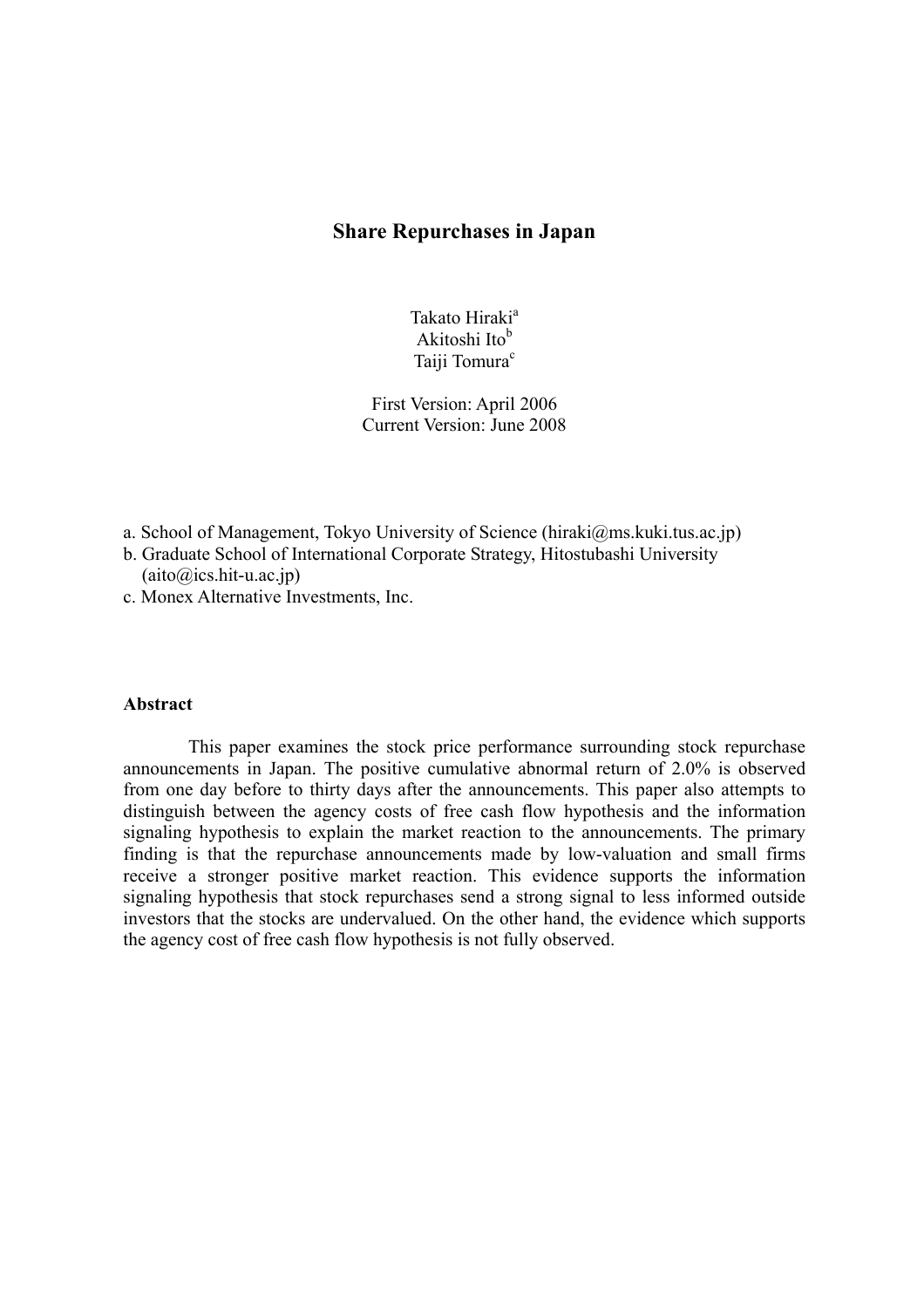#### **1. Introduction**

Since the mid-1990s, the regulations on stock repurchases have been eased gradually and many Japanese firms have implemented stock repurchase programs. According to Nomura Securities, about 1400 listed firms in Japan implemented stock repurchase programs and the total amount of the programs was about 10 trillion yen in 2002 alone.

It is commonly said that stock repurchase announcements are greeted favorably by markets. The two most widely accepted hypotheses which explain the positive reaction of the market to the stock repurchase announcements are the agency cost of free cash flow hypothesis and the information signaling hypothesis. The information signaling hypothesis argues that stock repurchases send a signal to less informed outside investors that the stocks are undervalued and the company's prospects are improving. The example is the stock repurchase announcements made by U.S. firms after the stock market crash of 1987 (Black Monday). Major U.S. firms such as Citicorp and General Electric announced their intension to buy back their own shares to send a signal to the market that their stocks were undervalued after the market plunged around 20%. These announcements were successful to prevent the market from dropping further. The agency cost of free cash flow hypothesis,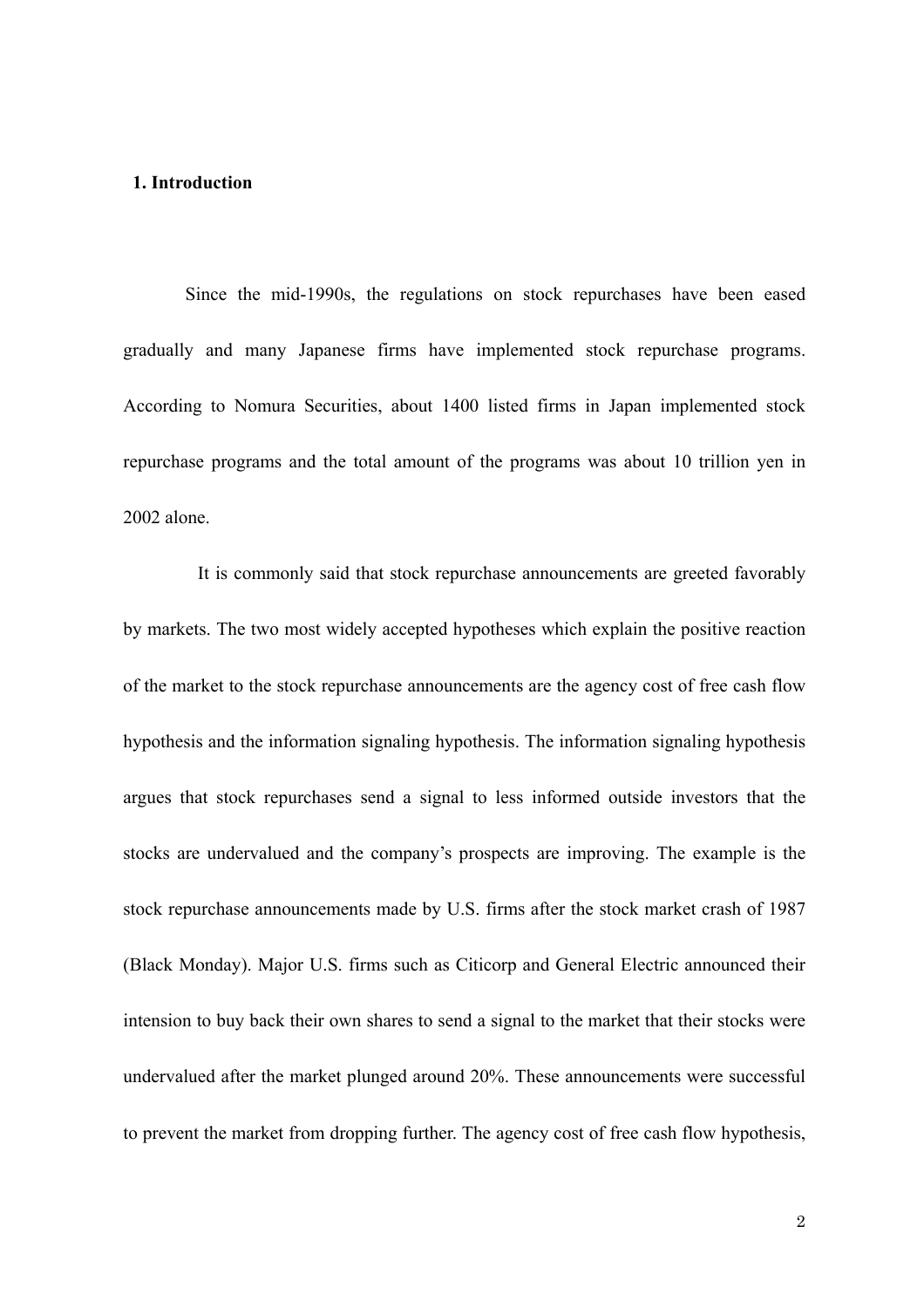on the other hand, argues that with excess cash managements might invest the cash in unprofitable or negative NPV projects. This, in turn, decreases the firm's value. Since stock repurchases reduce the resources under managers' control by paying excess cash back to shareholders, stock repurchases can mitigate the agency cost of free cash flow.

 Zhang (2002) investigates the share price performance surrounding share repurchase announcements in Japan. It is found that there is a statistically significant abnormal return at the announcement about 5%. Further, the abnormal return is positively related to announced repurchase percentage target; negatively related to firm size and prior returns before the repurchase decision is made. It is concluded that the evidence supports the signaling/undervaluation hypothesis. Norhel and Tarhan (1998) examine announcement period returns and operating performance changes surrounding repurchases Their primary finding is that operating performance following repurchases improves only in low growth firms, and that these gains are generated by more efficient utilization of assets, and asset sales. Also, the announcement-period abnormal returns are significantly higher for low-q firms than high-q firms. It is concluded that the positive market reaction to repurchases is best explained by the free cash flow hypothesis.

The objective of this paper is to examine the reaction of the market to the announcements of implementation of a stock repurchase program and to distinguish between the agency cost of free cash flow hypothesis and the information signaling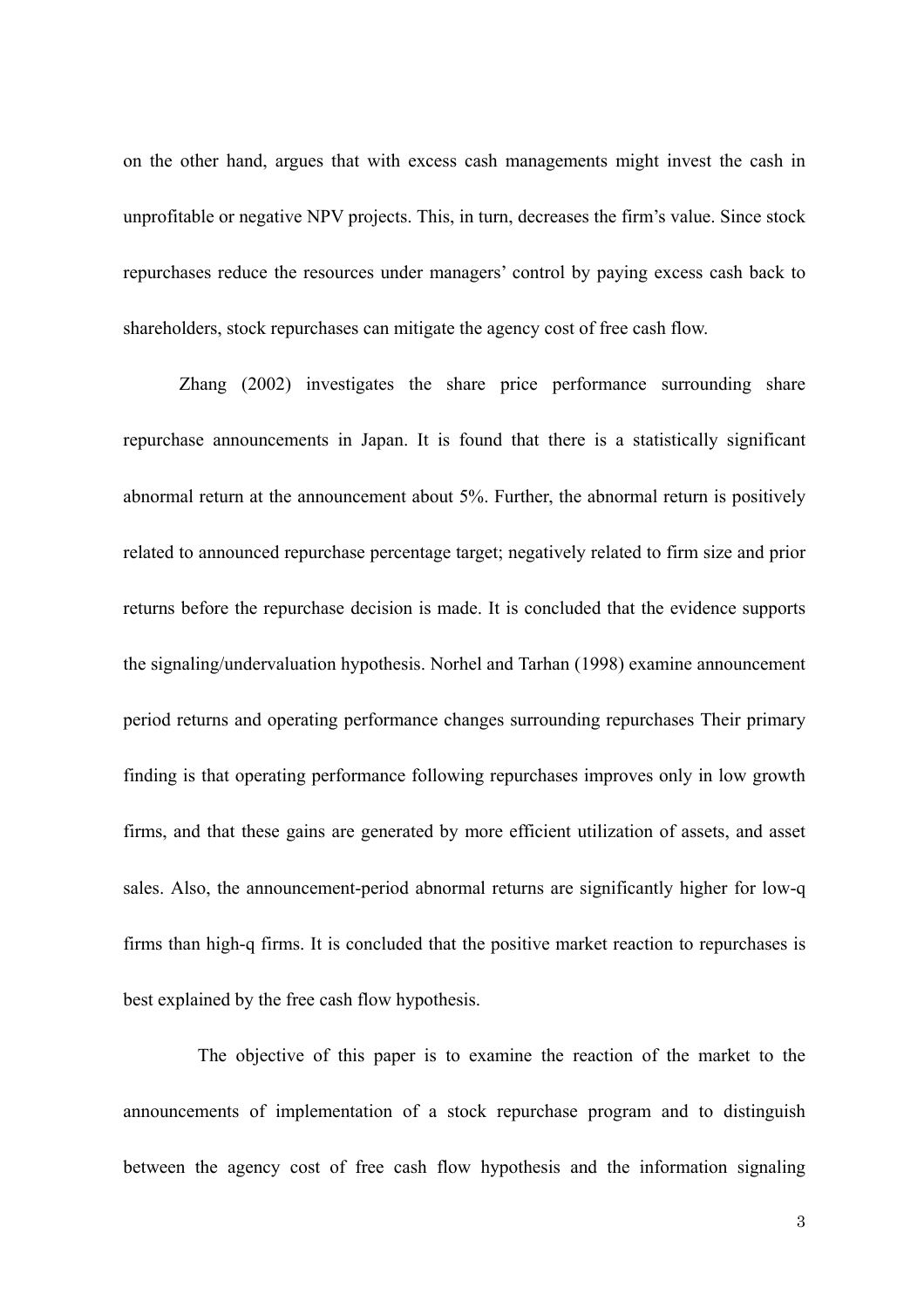hypothesis as explanations of the market reaction. First, this paper examines the market reaction to the announcements of stock repurchase programs. We calculate cumulative abnormal stock returns surrounding stock repurchase announcements and investigate the difference of the market reaction among portfolios partitioned according to the terms of repurchase announcements and the prior returns before the announcements.

Second, in order to distinguish between the agency cost of free cash flow hypothesis and the information signaling hypothesis, we compare the cumulative abnormal returns of two event portfolios which are constructed according to the following financial and market characteristics of sample firms: market to book ratio, price earning ratio, firm size, sales growth, and cash to sales ratio. Market to book ratio, price earning ratio, and firm size are employed for testing the information signaling hypothesis. Market to book ratio (MTB) and price earning ratio (PER) are valuation measures. If the market reacts in accordance with the information signaling hypothesis, the announcements made by low-valuation firms should have larger price impacts surrounding the announcements. Firm size is employed as a proxy for information asymmetries. Since smaller firms are neglected due to information asymmetries by investors, they should receive a positive reaction if the market follows the signaling hypothesis.

The event portfolios based on simple Q, sales growth, and cash to sales ratio are used to test for the free cash flow hypothesis. Simple Q, which is defined as the market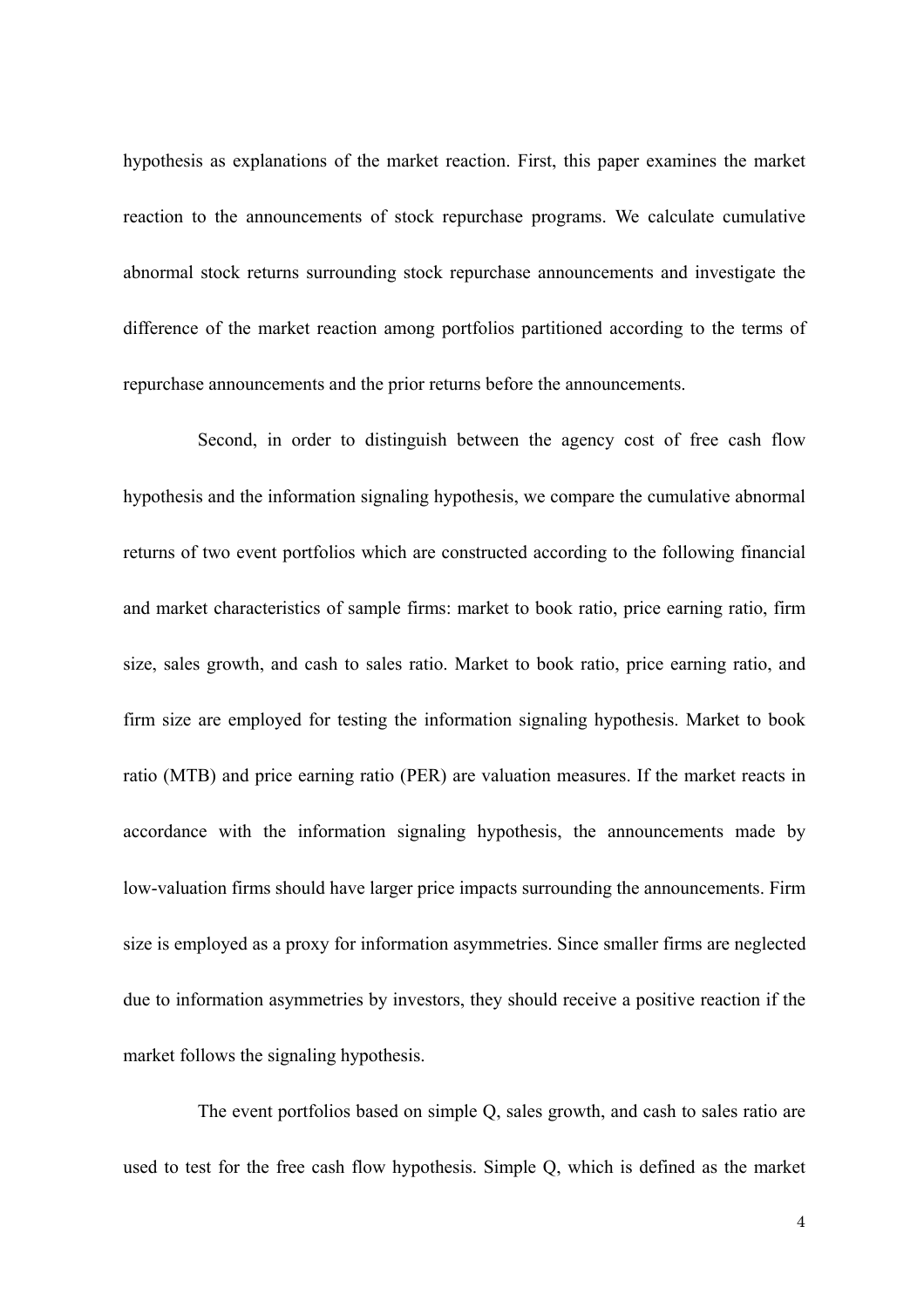value of equity and book value of debt divided by the book value of total assets (Loderer and Martin 1997), is the most important measure to distinguish between over-investing and under-investing firms relative to the fair investment. Firms with the Q ratios lower than unity are categorized as over-investing firms; hence, the announcements made by them should be received more favorably by the market than high-Q firms. In addition, if the market follows the free cash flow hypothesis, the stock repurchase announcements of low-growth, cash-rich firms should have a larger impact on stock returns.

Finally, cross-sectional regression analyses are employed to distinguish between the two hypotheses and to measure the key determinants of the abnormal returns surrounding stock repurchase announcements. Dependent variables are the cumulative abnormal returns surrounding repurchase announcements. Independent variables are the financial and market characteristics of firms, and the terms of repurchase announcements.

#### **2. Description of data and methodologies**

Until 1994, Japanese companies were, in principle, prohibited from buying back their own shares outstanding. However, the regulations of stock repurchases have been eased gradually since the mid-1990s. In 1994, the Commercial Code was changed to allow firms to repurchase shares for cancellation, or for transferring shares repurchased to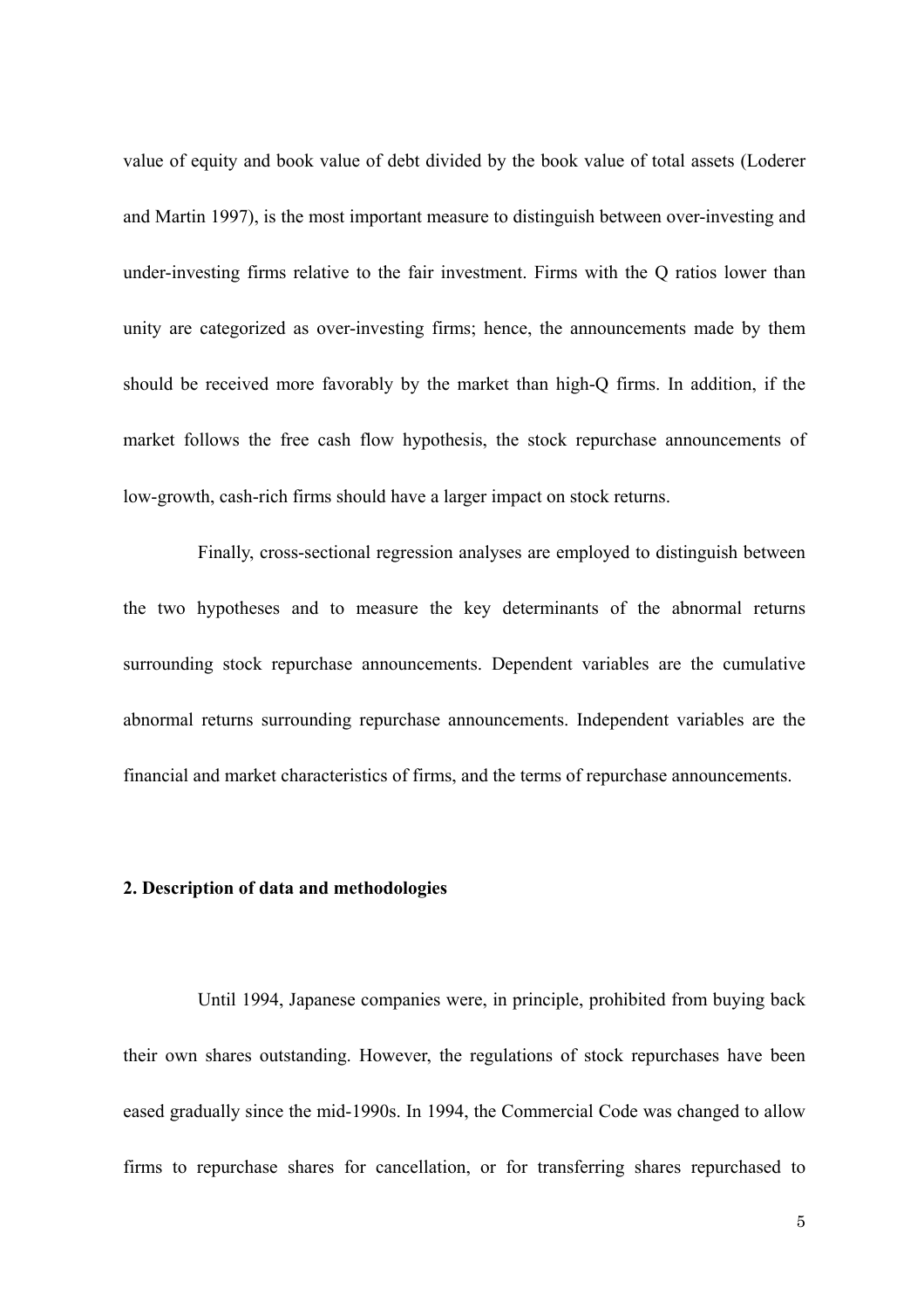employees. A drawback of the revised Commercial Law was that the companies which planned to repurchase their own stocks needed to adopt a resolution at a general shareholders' meeting.

In 1997, the Commercial Law was revised again to allow firms to buy back shares to transfer shares repurchased to employees, directors and statutory auditors as stock options. The ceiling of stocks to be repurchased was expanded from 3% to 10% of the outstanding shares. In addition, the Special Exemption Law for Retirement of Stock was enacted to allow firms to buy back shares in accordance with a resolution at a board meeting if these steps were prescribed in the corporate charters. In 1998, the Special Exemption Law was changed to allow the use of capital reserves for stock repurchases.

The Commercial Code was further revised in 2001 to lift the ban of treasury stocks. The revision enabled firms to retire or hold their repurchased shares regardless of the purposes under the authorization of a regular general shareholders meeting.

The sample consists of the announcements of implementation of stock repurchase programs made by the Nikkei 500 members during the period between 1997 and 2003, which is obtained from the Bloomberg. The data on each stock repurchase announcement is comprised of the company name, the announcement date, and the number of shares to be repurchased. We exclude the announcements made by financial institutions since these firms have different financial structure from non-financial firms.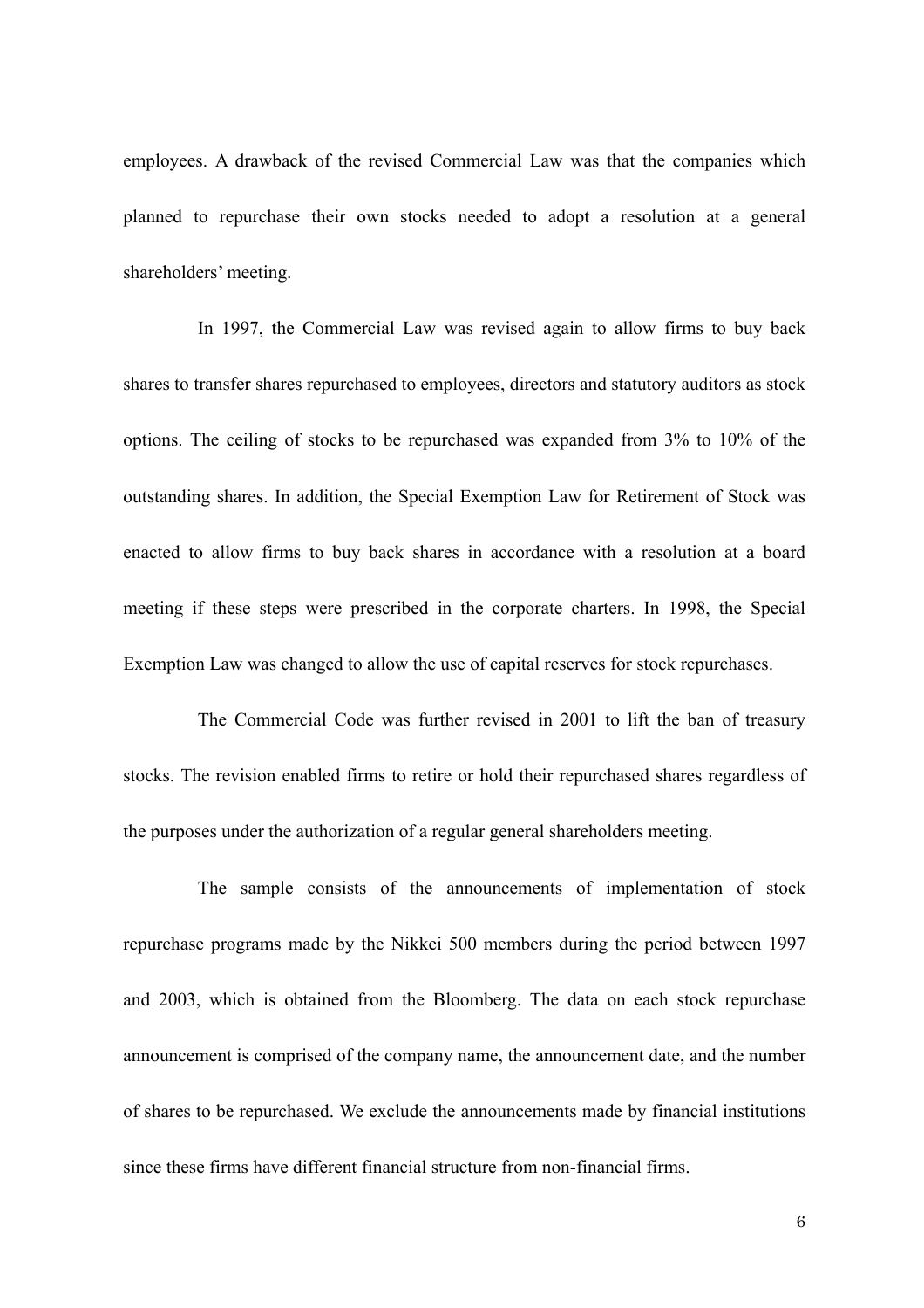Each sample corresponds to the announcement to implement a stock repurchase program after a resolution at a board meeting. There are two types of news flows of implementation of the program. First, firms may determine the implementation of a stock repurchase program at a board meeting before a resolution at a general shareholders' meeting. In this case, they need to obtain an approval of a general shareholders' meeting to buy back their own shares. On the other hand, firms implement the program in accordance with a resolution at a board meeting without an approval at a general shareholders' meeting if these steps were prescribed in the corporate charters. In both cases, all announcements made after a board meeting are included.

A total of 1011 announcements are included in the full sample after the final screening. Exhibit 2 presents the number of samples by year and the number of an announcement. We include an announcement into the category of "First Announcements" if the announcement is not made within the authorization period of the previous stock repurchase program. In other words, only if an announcement is made within one year after the implementation of the previous repurchase program, the announcement is categorized as "Others". For the final sample, the stock returns and financial data are obtained from **Datastream** 

The daily normal return,  $E(r_{it})$ , is calculated using the market model method using the Tokyo Stock Exchange Price Index (TOPIX) as a market index. The regression is run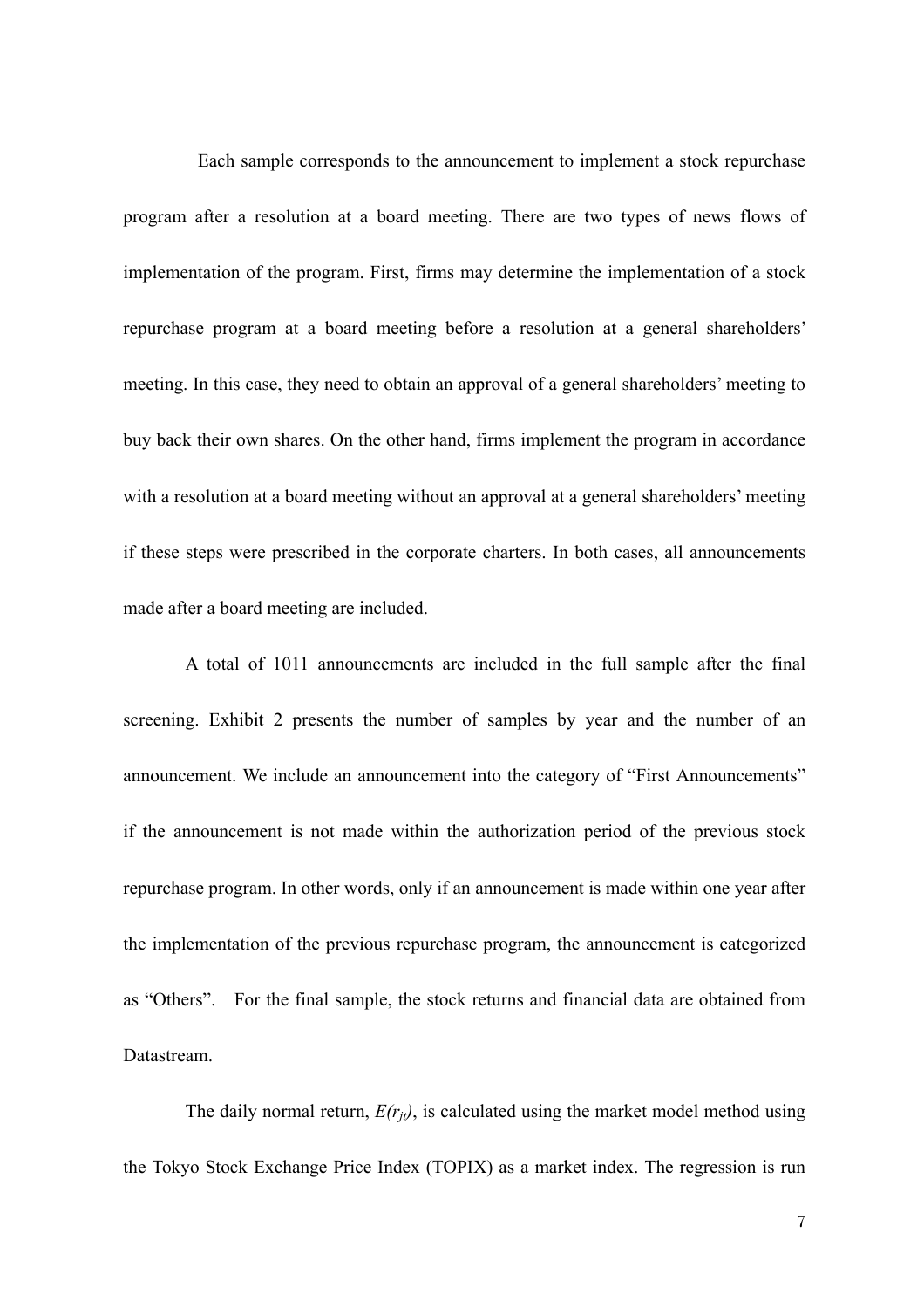over 175 days to 61 days before he stock repurchase announcement, day "0". A cumulative abnormal return, CAR, is simply the sum of daily abnormal returns over the specified period in the event window. Daily abnormal returns and CARs are calculated for the total sample, and also for the subsamples partitioned according to the following terms of the announced share repurchase programs: the number of an announcement, the year of an announcement, and the target shares to be repurchased as a percentage of outstanding shares.

Besides, to distinguish between the information signaling hypothesis and the agency cost of free cash flow hypothesis, we calculate daily abnormal returns and CARs for portfolios partitioned according to the following firms' financial and market characteristics: simple Q, sales growth, cash to sales ratio, market to book value ratio, price earning ratio, and firm size. Simple Q, sales growth, and cash to sales ratio are used for testing the free cash flow hypothesis, whereas market to book ratio, price earning ratio, and firm size are employed to test for the information signaling hypothesis. Simple Q is defined as the market value of equity and book value of debt divided by the book value of total assets (Loderer and Martin 1997). Sales growth is measured over five years before the fiscal year in which the stock repurchase announcement is made. Firm size is measured as the log of market capitalization. All market data, such as market capitalization, market to book ratio and price earning ratio, is the value on the announcement day. All financial data,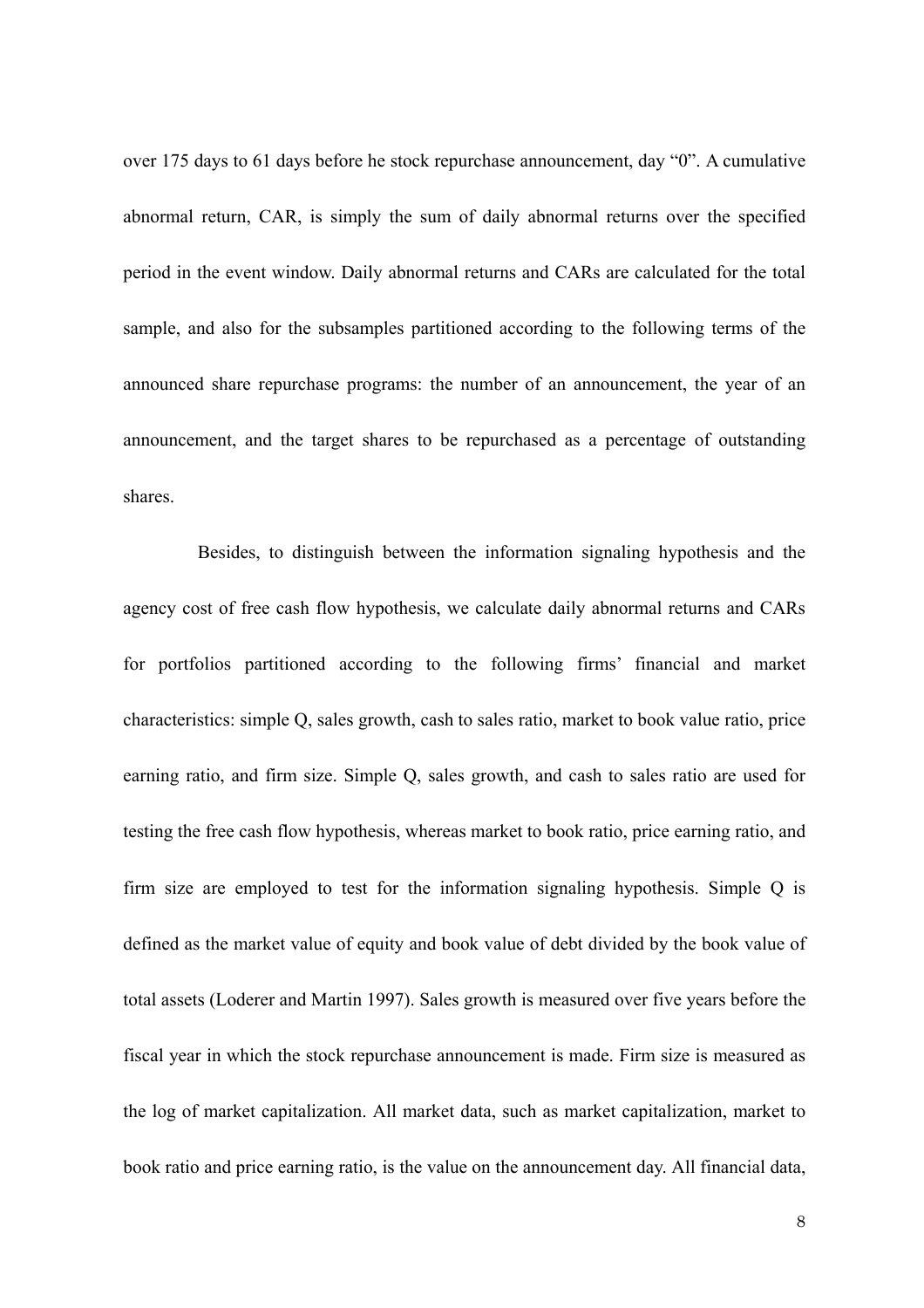such as book value of debt, assets, cash is the value at the end of the last fiscal year before the announcement.

#### **4. Empirical results**

#### *4.1. Abnormal returns surrounding the stock repurchase announcements*

Exhibit 3 shows the daily abnormal returns from day  $-60$  to  $+60$  relative to the announcement day and CARs for each specified event window. Each number in the brackets is the p-values for testing the null hypothesis that the calculated return values differ from zero. Figure 1 provides the CARs from day  $-60$  to  $+60$ . The CARs in the figure are calculated so that the CAR on day 0 is equal to zero.

It is found that, on average, the market reacts favorably to the announcements of implementation of a stock repurchase program. Significant daily abnormal returns are observed surrounding the announcement day. All of the daily abnormal returns from day -1 to  $+2$  are positive and statistically significant. The biggest abnormal return is 0.6% on day 1, which is the first trading day after the announcement. Besides, the abnormal returns on day -1 and 0 are also positive. This may indicate the possibility that stock repurchase programs are exposed by the press or leaked to the market before the public announcements.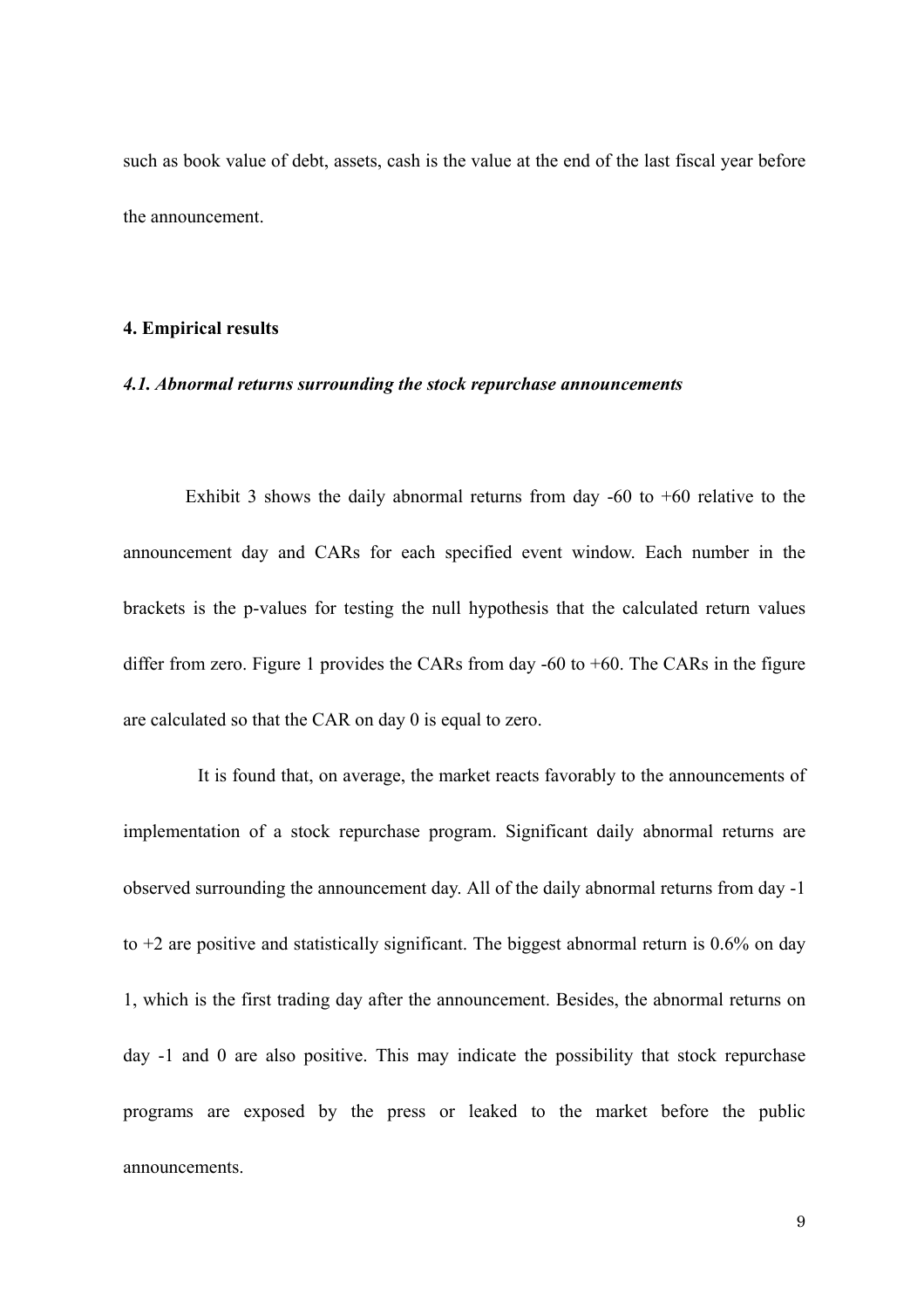Of the five event windows in Exhibit 3, significant positive returns are observed from day -1 to +3 and from day +4 to +30. The mean CAR(-1,3) is 1.3% and statistically significant at the 1% level. The CAR(4,30) is also positive and statistically significant at the 5% level; thus, the positive reaction of the market to the stock repurchase announcements continues over about 1 month after the event. Moreover, the mean CAR(-30,-2) is -1.0% and statistically significant. Japanese firms may make the decision of stock repurchases after the drop in their stock prices.

 Exhibit 4 presents the CARs for portfolios partitioned according to the terms of repurchase announcements and the prior returns before the announcements. The announced terms examined are the number of an announcement made by each firm, the year of an announcement, and the target shares to be repurchased. The first repurchase announcements show larger  $CAR(-1,3)$  and  $CAR(4,30)$  than the subsequent repurchase announcements, "Others" (Panel A of Exhibit 4). The difference of the CARs(-1,3) is not statistically significant, whereas the difference of CARs(4,30) is significantly different from zero. It is found that the first repurchase announcements by each firm continue to receive more positive reactions by the market over about 1 month after the event.

 Panel B of Exhibit 4 shows the mean CARs in each of the seven years. The CARs(-1,3) for announcements in 1997, 2000, 2001, and 2002 are significantly positive. The CAR(-1,3) in 1997 is 3.9%, which is the biggest positive return during the sample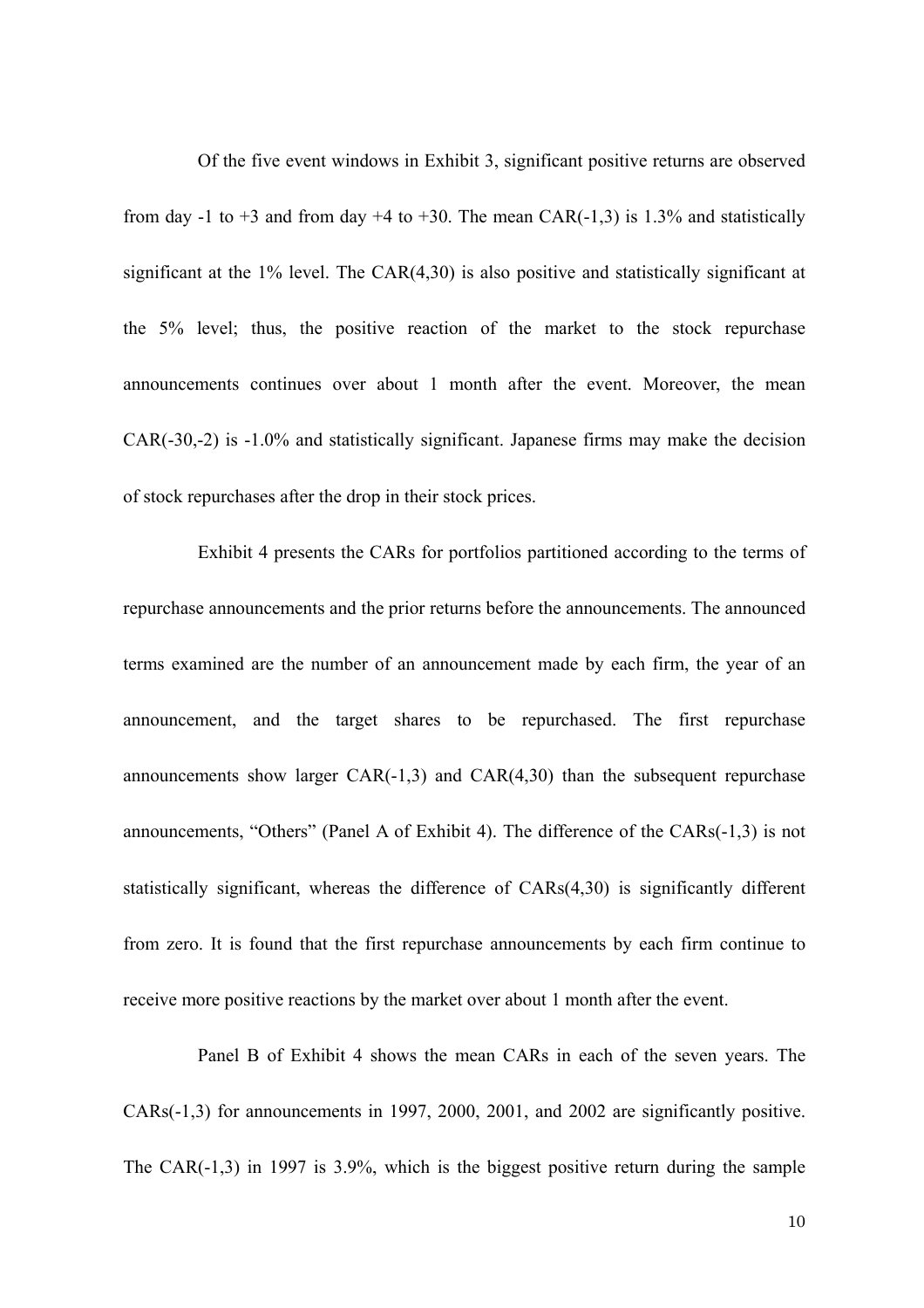period. When Japanese firms initiated the repurchase program, the announcements were most favorably accepted by the market. One possible reason for the diminished positive returns is the increase in stock repurchases aimed at unwinding cross-shareholdings. Repurchases of stocks held by financial institutions do not change the number of floating stocks and affect the supply-demand relationship of stocks. Therefore, the market reactions to repurchases may have become smaller as the stock repurchases aimed at unwinding of cross-shareholdings have increased.

Panel C of Exhibit 4 reports CARs of the two portfolios divided according to the target percentage of shares to be repurchased. The mean CAR(-1,3) of high-percentage portfolio is 1.6% while that of low-percentage portfolio is 1.0%. The difference of the CARs(-1,3) between the two portfolios is not significant. The market seems indifferent to the amount of shares to be repurchased.

The CARs of portfolios based on pre-announcement returns are reported in Panels D and E of Exhibit 4. The mean CAR(-60,-31) is 9.3% for the high CAR(-60,-31) portfolio and -9.3% for the low CAR(-60,-31) portfolio. The mean CAR(-30,-2) of the high CAR(-30,-2) portfolio is 8.2% while that of the low CAR(-30,-2) portfolio is -10.3%. The cumulative abnormal returns prior to announcements seem to have no explanatory power for the CAR(-1,3) since the differences of the CARs(-1,3) between the high and low pre-announcement returns are insignificant. The CAR(4,30) and CAR(31,60) of firms with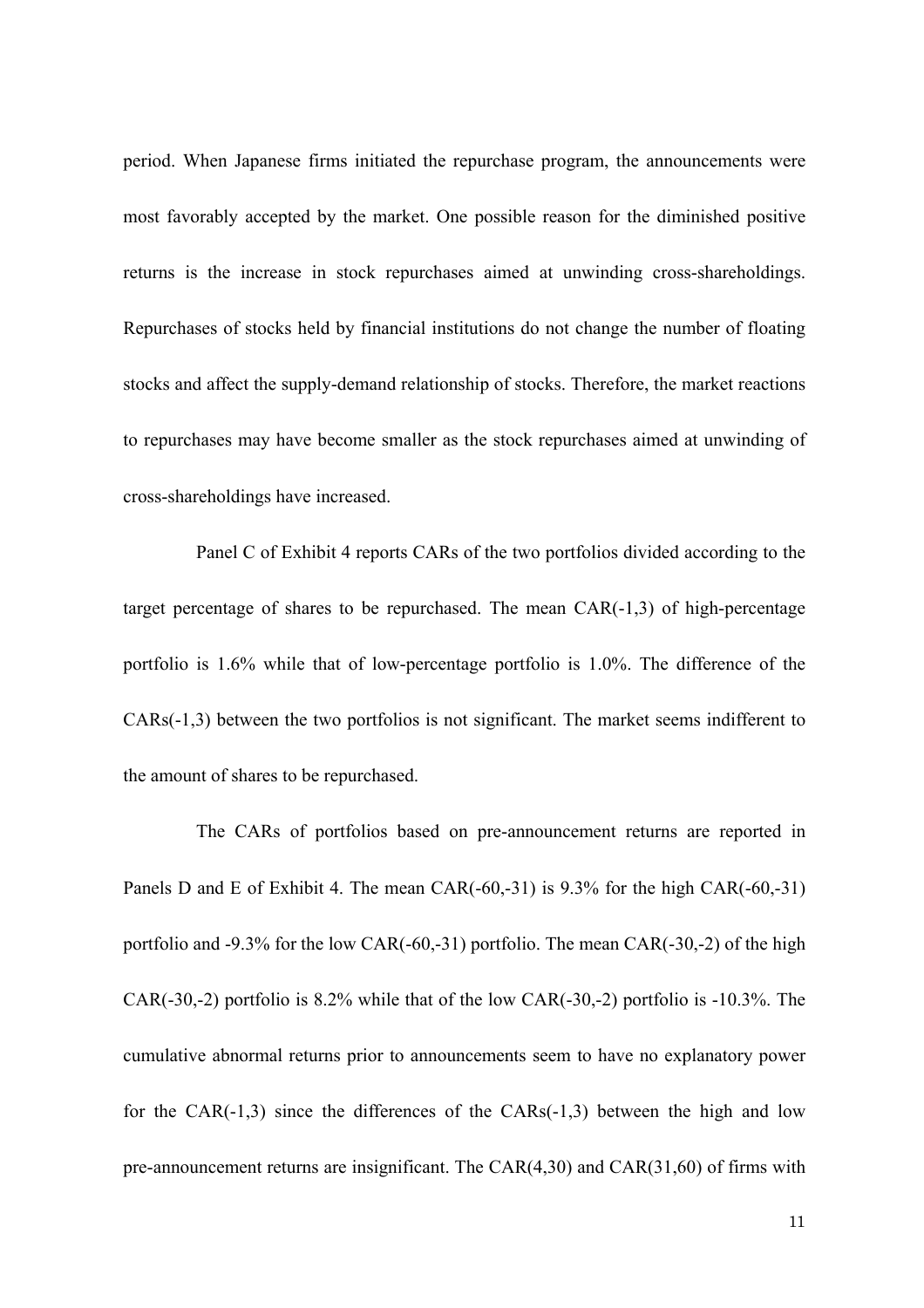high pre-announcement returns is higher than those of firms with low-announcement returns. The differences are statistically significant. Thus, the firms with high pre-announcement returns tend to outperform the firms with low pre-announcement returns after the event.

# *4.2. The information signaling hypothesis vs. the agency cost of free cash flow hypothesis*

The positive market reaction to the stock repurchase announcements can be explained by the agency cost of free cash flow hypothesis and/or the information signaling hypothesis. The differentiation between the two hypotheses can be possible. We compare the cumulative abnormal returns of two portfolios which are partitioned according to the following financial and market characteristics of sample firms: market to book ratio, price earning ratio, firm size, simple Q, sales growth rate, and cash to sales ratio.

Market to book ratio, price earning ratio, and firm size are employed for testing the information signaling hypothesis. Exhibit 5 presents the CARs for two portfolios partitioned based on these characteristics.

The portfolio of firms with low market to book ratios has higher CARs continuously after the announcement (Panel A of Exhibit 5). The average CAR(-1,3),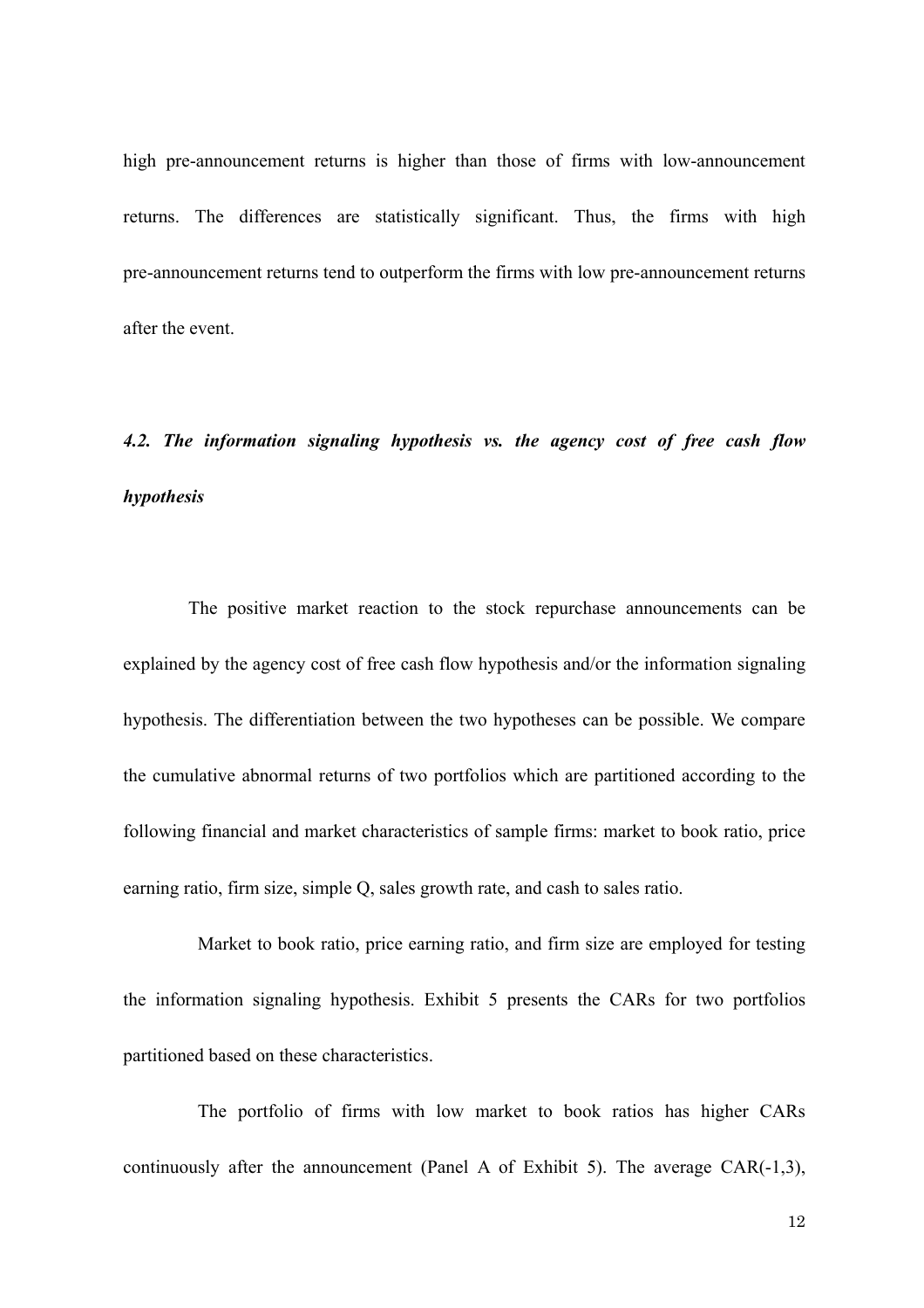CAR(4,30), and CAR(31,60) for the low-valuation firms are  $2.2\%$ ,  $2.4\%$ , and  $1.7\%$ , respectively, all of which are significantly different from zero. On the other hand, those for the high-valuation portfolio are 0.4%, -1.0%, and -1.5%, respectively. All p-values for the difference after the announcement are significant. This evidence supports the information signaling hypothesis that stock repurchases represent a signal of undervaluation since low-valuation firms have larger positive returns.

Firms with low PERs have the average CAR(-1,3) of 1.5% whereas firms with high PERs have the average CAR(-1,3) of 1.2% (Panel B of Exhibit 5). The difference is insignificant. Investors are indifferent to the price earning ratio for making their investment decisions.

Firm size has strong explanatory power for the abnormal returns (Panel C of Exhibit 5). The CARs are larger for small firms than large firms in all of the event window specifications after the event and the differences are statistically significant. The average CAR(-1,3), CAR(4,30), and CAR(31,60) for small firms are 2.2%, 2.2%, and 1.7%, respectively, while those for large firms are 0.5%, -0.8%, and -1.5%. Firm size can be a proxy for information asymmetries. Small firms face more information asymmetry problem and, hence, have larger stock price impacts of the repurchase announcements. Thus, the evidence of the larger positive returns for small firms support the information signaling hypothesis.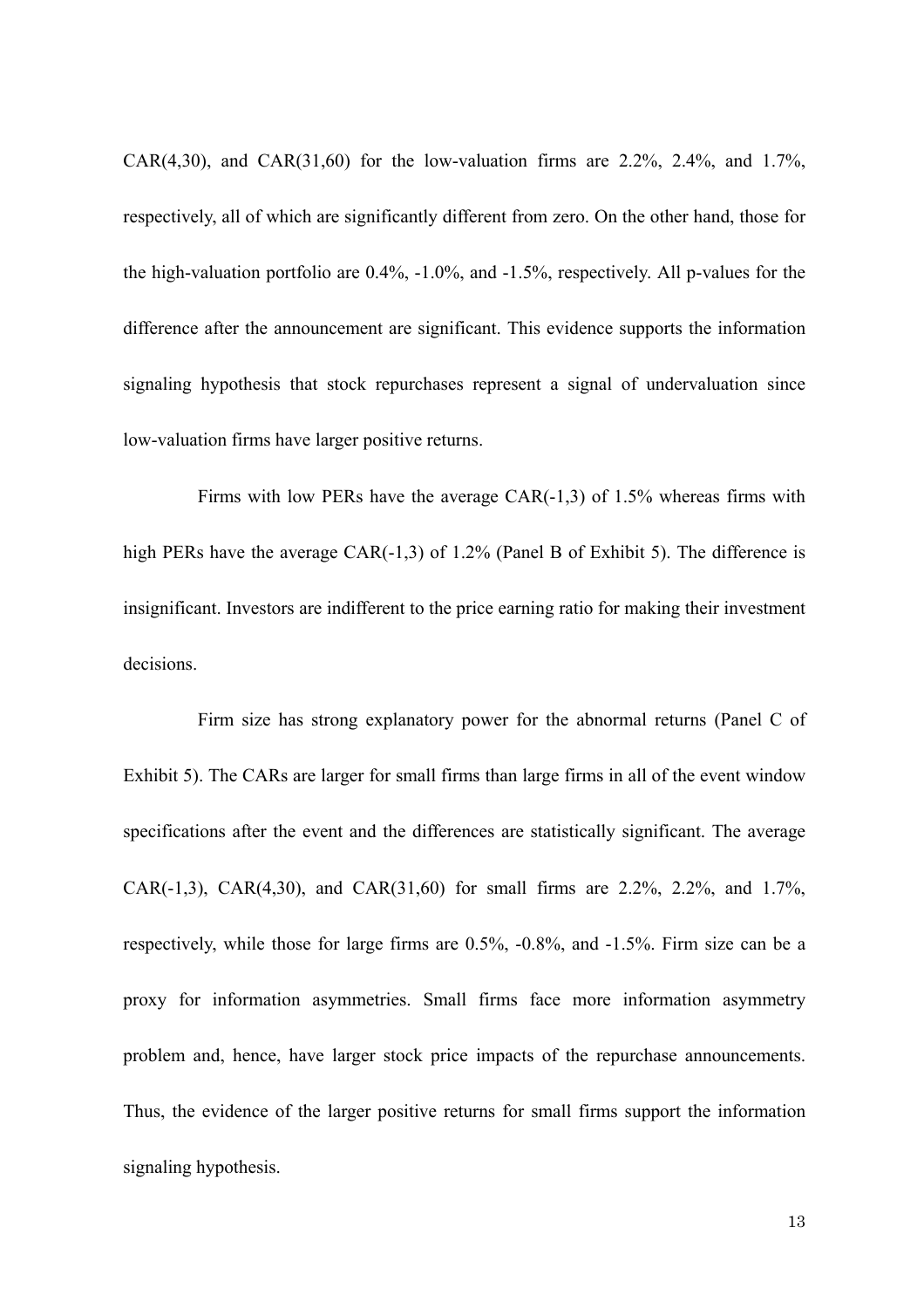Simple Q ratio, sales growth rate, and cash to sales ratio are used for testing the agency cost of free cash flow hypothesis. Exhibit 6 reports the CARs for two portfolios partitioned according to these ratios.

It is found that the market responds more favorably to the stock repurchase announcements of firms with lower simple Q ratios than unity, which are categorized as over-investing firms (Panel A of Exhibit 6). The CARs of low-Q firms far exceed those of high-Q firms. The CAR(-1,3) for low-Q firms is 1.8% and highly significant, followed by the significant CAR(4,30) and CAR(31,60) of 1.8% and 1.3%. Positive impacts of the announcements by low-Q firms last for 2 months after the announcements. On the other hand, the CAR $(-1,3)$  for high-Q firms is also positive, but insignificant. The CAR $(4,30)$ and CAR(31,60) of high-Q firms are negative. This result supports the free cash flow hypothesis since the market reacts more to the announcements of over-investing firms, which are thought to have higher agency costs of free cash flow.

The market reacts more favorably to the repurchase announcements of high sales-growth firms (Panel B of Exhibit 6). The mean CAR(-1,3) for low sales-growth firms is 1.0% while that for high sales-growth firms is 1.7%. This result is against the hypothesis that low growth firms have higher agency costs of free cash flow and, thus, the announcements of low growth firms have stronger impacts on stock prices.

The announcements of cash rich firms have weaker impacts on stock prices than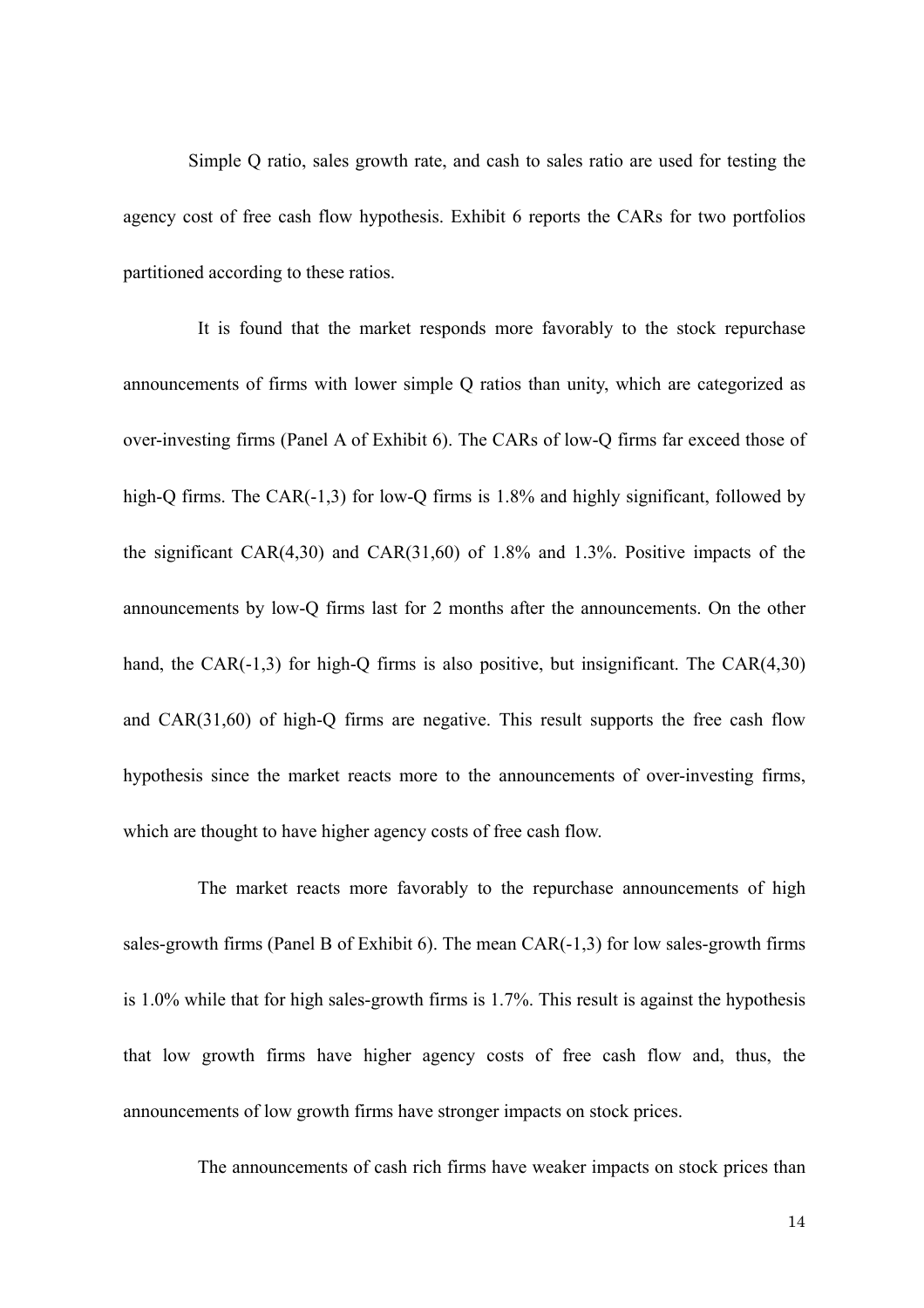those of cash poor firms (Panel C of Exhibit 6). The mean  $CAR(-1,3)$  for firms with high cash to sales ratios is 0.8% while that for firms with low cash to sales ratios is 1.8%. The difference is statistically significant. This evidence is, again, against the agency costs of free cash flow hypothesis since cash rich firms could have higher agency costs.

#### *4.3. Cross-sectional regression analyses*

Multiple regression analyses are performed in order to measure the key determinants of the abnormal returns surrounding stock repurchase announcements, to distinguish between the information signaling hypothesis and the agency cost of free cash flow hypothesis, and to test for multicollinearity. We employed the terms of the repurchase announcements, the financial and market characteristics of firms, and the cumulative abnormal returns prior to announcements as independent variables.

Exhibit 7 provides descriptive statistics and correlations for the 12 independent variables. The correlation matrix among dependent variables suggests that there are some variables which show high correlation with other variables. Especially, market to book ratio is highly correlated with simple Q. Exhibit 8 reports the regression results. The dependent variables are CAR(-1,3), CAR(-1,30), and CAR(-1,60). Market to book ratio, price earnings ratio, and firm size are the independent variables for testing the information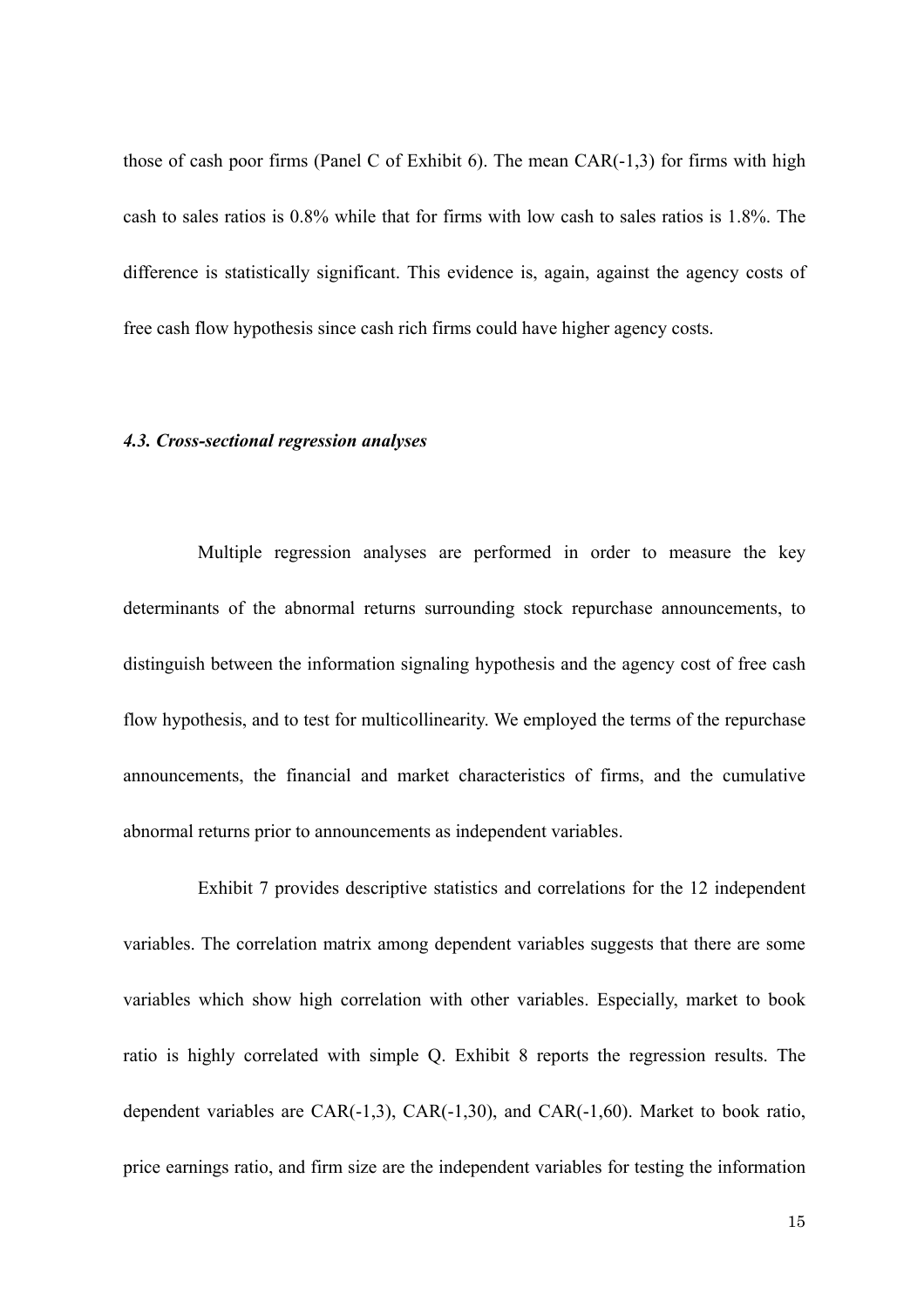signaling hypothesis, whereas simple Q, sales growth rate, and cash to sales ratio are the variables which test for the agency cost of free cash flow hypothesis. Keiretsu is added as an independent variable to see the difference of market reaction to the announcements made by keiretsu-affiliated firms and non-keiretsu firms. Keiretsu-affiliated firms mutually hold shares in the keiretsu group. If the market interprets unwinding of cross-shareholdings as a positive signal, the announcements made by keiretsu-affiliated firms would receive a stronger positive reaction than those of independent firms. The samples which have negative price earnings ratio or no Keiretsu data are excluded. The adjusted R-squared for the CAR(-1,60) is the biggest of the three models, which means that the explanatory power of the model increases as the measurement period gets longer.

The regression results support the signaling hypothesis. First, market to book ratio and firm size have negative coefficients and highly significant, meaning that smaller and low-valuation firms have stronger stock price impacts. This evidence indicates that the announcements are a signal to less informed investors that the stock prices are undervalued. Second, most of the independent variables which test for the free cash flow hypothesis are statistically insignificant, including simple Q. Only cash to sales ratio is significant for the regression model with the dependent variable of CAR(-1,3); however, the coefficient is negative, which is inconsistent with the hypothesis.

The followings are the other findings. First, the market is indifferent to whether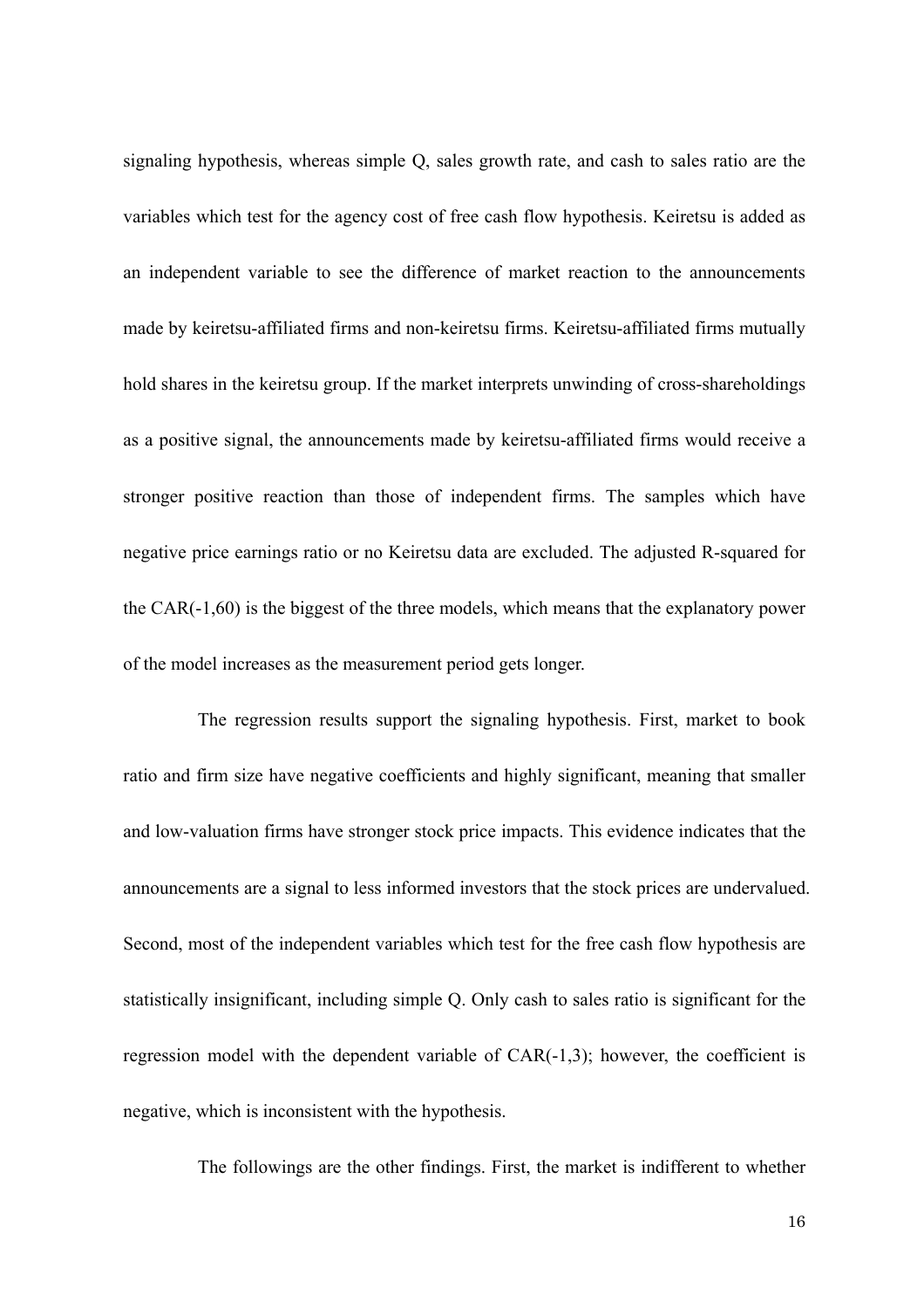the announcements are made by keiretsu-affiliated firms or independent firms. All of the keiretsu coefficients are insignificant. Second, the announcements made in an earlier year have larger positive impacts on stock performance. The date coefficients are all negative and significant. Finally, most of the pre-announcement return coefficients are positively related to the abnormal returns after the announcements. Firms with high pre-announcement returns tend to outperform firms with low pre-announcement returns after the event.

The regression analysis which excludes SimpleQ from the original model is also performed to avoid multicollinearity that likely exists in the original model (Exhibit 9). The results remain unchanged from the original regression results.

Exhibit 10 shows two regression results which compare the two hypotheses. The first regression model employs market to book ratio, price earnings ratio, and firm size as independent variables to test for the information signaling hypothesis. The second one uses simple Q, sales growth rate, and cash to sales ratio as independent variables for testing the agency cost of free cash flow hypothesis.

The former model can explain more the abnormal returns surrounding the repurchase announcements. The R-squared for the first regression model with the dependent variable of  $CAR(-1,3)$  is 3.2% while that for testing the free cash flow hypothesis is just 0.3%. The f-statistics for the former model are much larger than those for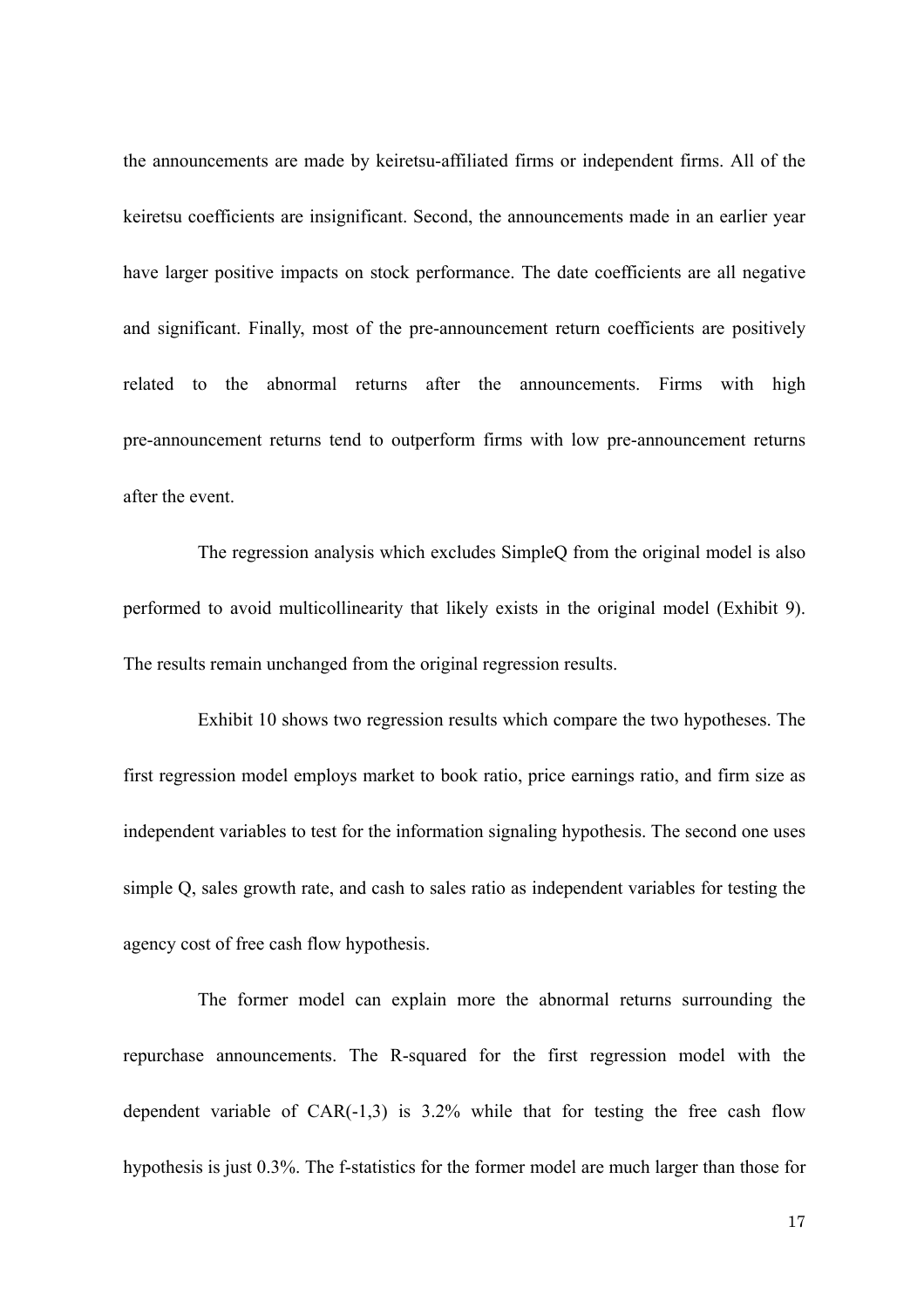the latter model.

In the former regression results, market to book ratio and firm size are negative and significantly different from zero. This evidence is consistent with the information signaling hypothesis. In the latter regression model, only cash to sales ratio is statistically significant, but has negative coefficients, which are inconsistent with the agency cost of free cash flow hypothesis. If the market reacts in accordance with the hypothesis, the announcements of cash rich firms which have higher agency costs of free cash flow have more positive effects on stock prices. The comparison of regression results makes it clear that the positive market reactions to the stock repurchase announcements are explained more by the information signaling hypothesis than the agency cost of free cash flow hypothesis.

Lastly, we conducted regression analyses by employing firm size as the representative variable of the signaling hypothesis and one of the three variables for testing the free cash flow hypothesis as independent variables. Exhibit 11 reports the regression results.

Firm size is statistically highly significant and has negative coefficients for all of the regression results. This evidence strongly supports the information signaling hypothesis. On the other hand, the three independent variables for testing the free cash flow hypothesis have little explanatory power for the abnormal returns surrounding the announcements.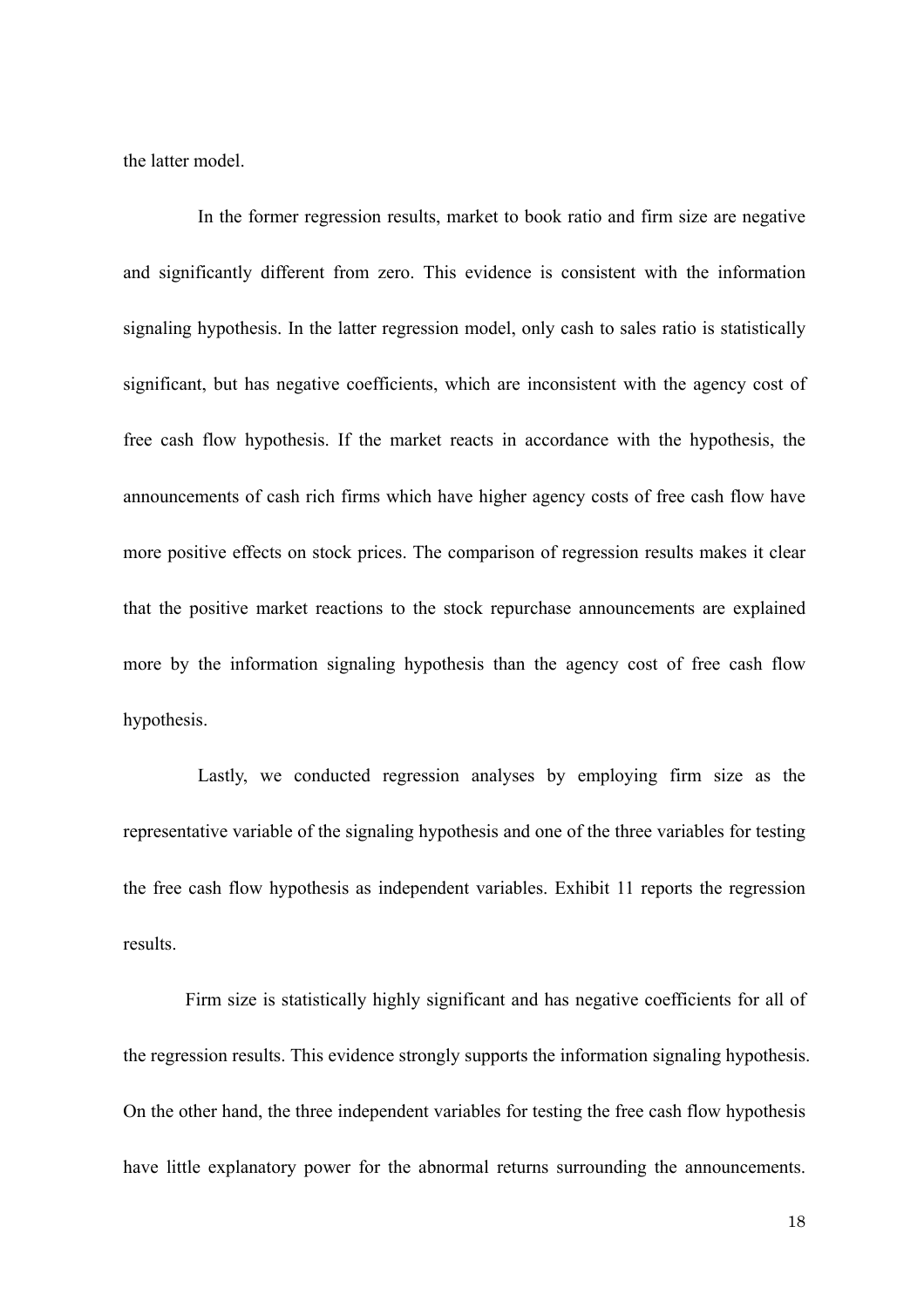The coefficients of simple Q and sales growth rate are insignificant. Some coefficients of cash to sales ratio are significant but negative. This evidence fails to support the free cash flow hypothesis.

The overall regression results suggest the followings. First, the positive market reactions to the stock repurchase announcements can be explained more by the information signaling hypothesis. The first evidence to support the hypothesis is that the repurchase announcements of low-valuation firms lead to the higher stock returns. Another evidence is a much stronger positive reaction of the market to the announcements of small firms, which face higher information asymmetry problem. Second, the evidence which supports the agency cost of free cash flow hypothesis is not observed. Simple Q, sales growth rate, and cash to sales ratio have little explanatory power for the abnormal returns surrounding stock repurchase announcements in a multiple regression study. Finally, the repurchase announcements in an earlier year have stronger impacts on stock performance.

## **5. Conclusion**

In this paper, we examined the abnormal stock returns surrounding the announcements of stock repurchase programs in Japan. The positive cumulative abnormal return of 2.0% was observed from day -1 to  $+30$  relative to the announcement day. It was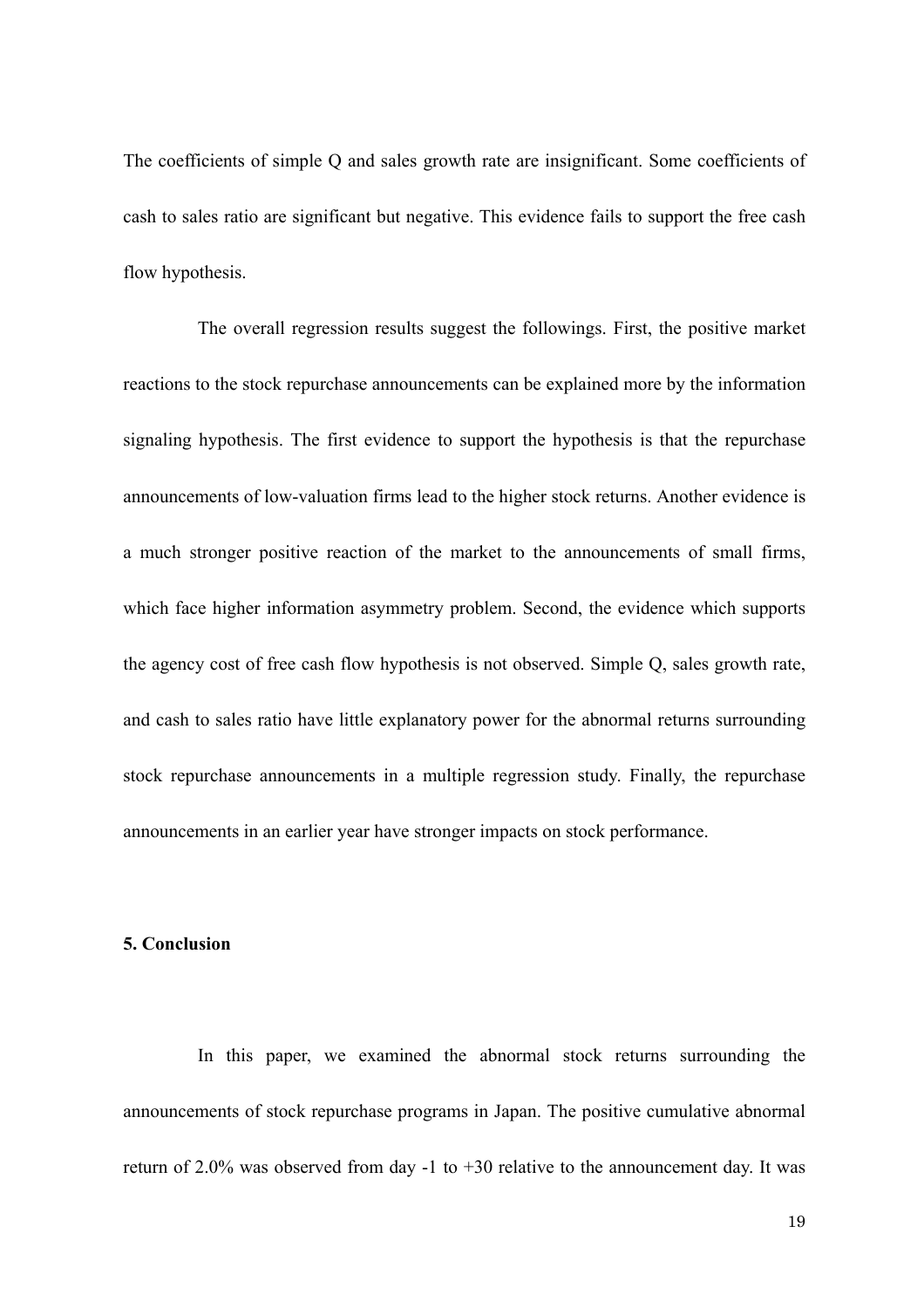found that the repurchase announcements were received favorably by the stock market.

Besides, this paper attempted to distinguish between the information signaling hypothesis and the agency cost of free cash flow hypothesis to account for the positive market reaction. Both of the hypotheses may be supported by the evidences from the cumulative abnormal returns for the portfolios partitioned according to firms' financial and market characteristics. The signaling hypothesis is supported by the evidence that the announcements of smaller, low-valuation firms have larger positive impacts on stock performance. On the other hand, the free cash flow hypothesis is supported by the evidence that the market reacts more to the announcements of over-investing firms which are measured by the simple Q ratio.

The regression analyses showed somewhat the different results. Of the independent variables which test for the signaling hypothesis, market to book ratio and firm size have strong explanatory power for the abnormal returns surrounding the announcements, whereas the variables for testing the free cash flow hypothesis have little explanatory power. This evidence supports the information signaling hypothesis since the market reacts more favorably to the announcements made by firms with low market to book ratios, and by small firms which have higher information asymmetry. It is concluded that in Japan, the market interprets share repurchase announcements as a signal of managers to less informed outside investors that the stock prices are undervalued.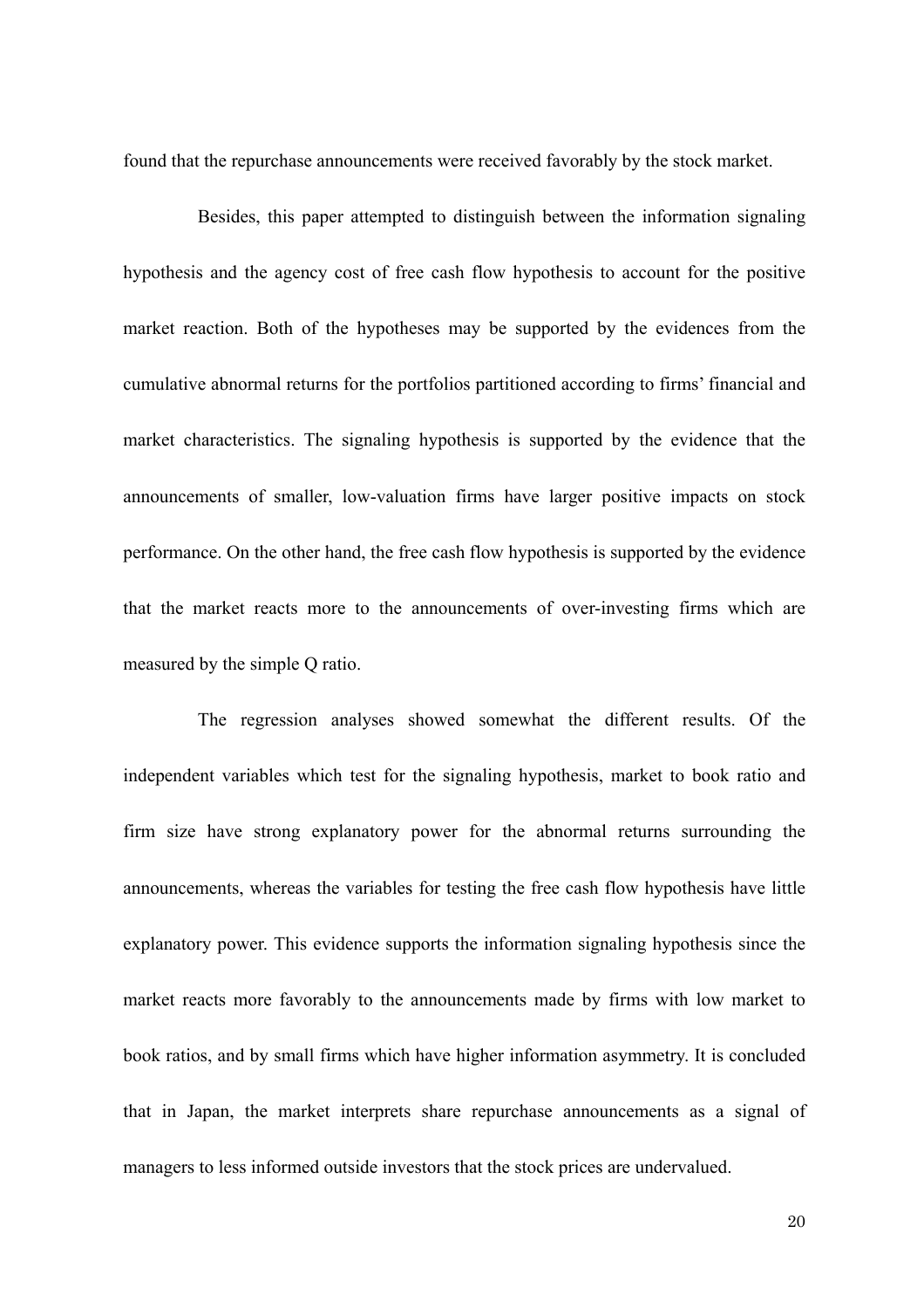#### *References:*

- Bremer, M., Hiraki, T., and Sweeney, R. J. (1997). Predictable Patterns after Large Stock Price Changes on the Tokyo Stock Exchange. *Journal of Financial and Quantitative Analysis*, Vol. 32, No. 3, September 1997, 345-365.
- Gerard, S. and Carpenter, M. (2003). Strategic Satisficing? A Behavioral Agency Theory Perspective On Stock Repurchase Program Announcements. *Academy of Management Journal*, Vol. 46, No. 2, 169-178.
- Hashimoto, M. (2002). Commercial Code Revisions: Promoting the Evolution of Japanese Companies. *NRI Papers*, No. 48.
- Jensen, M. (1986). Agency Costs of Free Cash Flow, Corporate Finance, and Takeovers. *American Economic Review,* 76, 323-329.
- Lang, L. and Litzenberger, R. (1989). Dividend Announcements: Cash Flow Signaling vs. Free Cash Flow Hypothesis? *Journal of Financial Economics*, 24, 181-191.
- Nohel, T. and Tarhan, V. (1998). Share repurchases and firm performance: new evidence on the agency costs of free cash flow. *Journal of Financial Economics*, 49, 187-222.
- Weston, F., Mitchell, M., and Mulherin, H. (2004). Measurement of Abnormal Returns. In *Takeovers, Restructuring, and Corporate Governance* (pp.152-170), New Jersey: Pearson Education.
- Zhang, H. (2002). Share repurchases under the Commercial Law 212-2 in Japan: Market reaction and actual implementation. *Pacific-Basin Finance Journal,* 10, 287-305.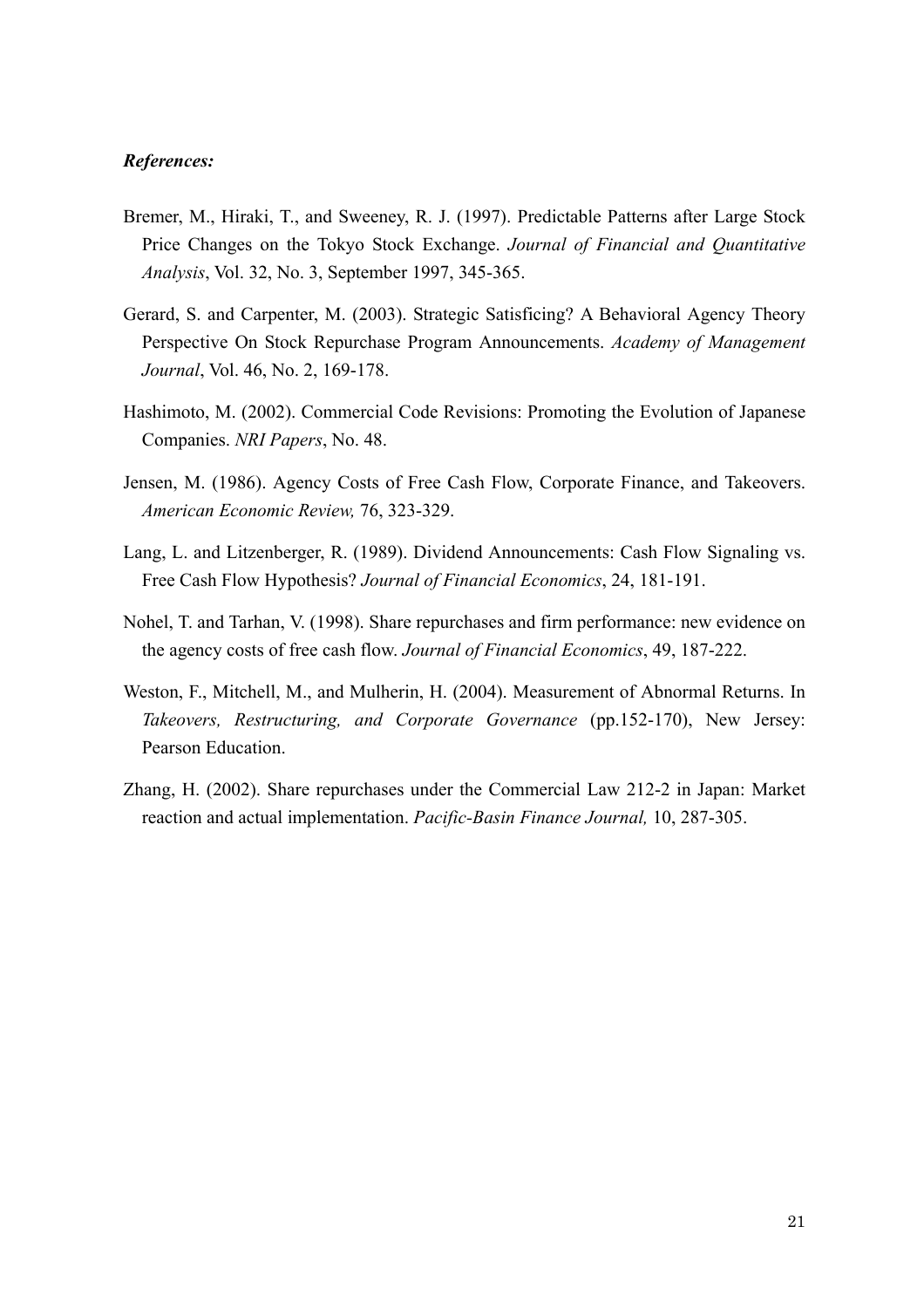| <b>EXHIBIT 2: Full sample</b> |       |      |    |                                |    |     |     |     |
|-------------------------------|-------|------|----|--------------------------------|----|-----|-----|-----|
| Number of announcements       | 1,011 |      |    |                                |    |     |     |     |
| Number of firms               | 317   |      |    |                                |    |     |     |     |
|                               | 1997  | 1998 |    | 1999 2000 2001 2002 2003 Total |    |     |     |     |
| <b>First Announcements</b>    | 22    | 48   | 38 | 64                             | 59 | 158 | 63  | 452 |
|                               |       |      |    |                                | 70 | 135 | 220 | 559 |
| Others                        | 4     | 36   | 42 | 52                             |    |     |     |     |

|       |                      |       | Abnormal returns for the full sample |          |             |                      |                |           |                    |     |             |                   |
|-------|----------------------|-------|--------------------------------------|----------|-------------|----------------------|----------------|-----------|--------------------|-----|-------------|-------------------|
|       |                      |       |                                      |          |             | <b>Event Window</b>  |                |           |                    |     |             |                   |
|       | $(-60,-31)$          |       | $(-30,-2)$                           |          | $(-1,3)$    |                      |                | (4,30)    |                    |     | (31,60)     |                   |
| Day   | AR<br>p              | Day   | AR<br>$\mathbf{p}$                   | Day      | AR          | p                    | Day            | AR        | $\mathbf{p}$       | Day | AR          | $\mathbf{p}$      |
| -60   | $-0.2\%$ (0.02) **   | $-30$ | $0.0\%$ $(0.91)$                     | $-1$     |             | $0.1\%$ (0.05) **    | $\overline{4}$ |           | $0.1\%$ (0.09) *   | 31  |             | $0.0\%$ $(1.00)$  |
| $-59$ | $0.0\%$ $(0.67)$     | $-29$ | $-0.2\%$ (0.04) **                   | $\bf{0}$ |             | $0.3\%$ (0.00) ***   | 5              |           | $0.1\%$ $(0.22)$   | 32  |             | $0.1\%$ $(0.31)$  |
| $-58$ | $0.2\%$ (0.04) **    | $-28$ | $0.0\%$ $(0.84)$                     | -1       |             | $0.6\%$ $(0.00)$ *** | 6              |           | $0.0\%$ (0.95)     | 33  |             | $0.0\%$ (0.93)    |
| $-57$ | $0.1\%$ $(0.45)$     | $-27$ | $0.0\%$ $(0.50)$                     | 2        |             | $0.2\%$ (0.01) **    | 7              |           | $0.0\%$ $(0.62)$   | 34  |             | $0.0\%$ $(0.89)$  |
| $-56$ | $0.1\%$ $(0.50)$     | $-26$ | $-0.2\%$ (0.00) ***                  | 3        |             | $0.1\%$ (0.18)       | 8              |           | $0.0\%$ (0.99)     | 35  |             | $-0.1\%$ (0.42)   |
| $-55$ | $0.1\%$ $(0.47)$     | $-25$ | $-0.1\%$ (0.32)                      |          |             |                      | 9              |           | $0.0\%$ $(0.89)$   | 36  |             | $0.1\% (0.29)$    |
| $-54$ | $0.0\%$ $(0.63)$     | $-24$ | $0.1\%$ (0.10) *                     |          |             |                      | 10             |           | $0.0\%$ (0.95)     | 37  |             | $0.1\%$ (0.14)    |
| $-53$ | $0.0\%$ $(0.57)$     | $-23$ | $-0.1\%$ (0.29)                      |          |             |                      | 11             |           | $0.0\%$ $(0.51)$   | 38  |             | $0.0\%$ $(0.53)$  |
| $-52$ | $-0.1\%$ $(0.19)$    | $-22$ | $-0.1\%$ (0.11)                      |          |             |                      | 12             |           | $0.0\%$ $(0.89)$   | 39  |             | $-0.1\%$ (0.09) * |
| $-51$ | $-0.1\%$ (0.29)      | $-21$ | $0.1\%$ (0.12)                       |          |             |                      | 13             |           | $0.1\%$ (0.20)     | 40  |             | $0.0\%$ (0.70)    |
| $-50$ | $-0.1\%$ (0.16)      | $-20$ | $0.0\%$ $(0.73)$                     |          |             |                      | 14             |           | $0.0\%$ $(0.60)$   | 41  |             | $0.1\%$ (0.11)    |
| $-49$ | $0.0\%$ $(0.69)$     | $-19$ | $-0.1\%$ (0.42)                      |          |             |                      | 15             |           | $0.1\%$ (0.09) *   | 42  |             | $0.0\%$ $(0.53)$  |
| $-48$ | $-0.1\%$ (0.51)      | $-18$ | $0.0\%$ $(0.72)$                     |          |             |                      | 16             |           | $0.0\%$ $(0.52)$   | 43  |             | $0.0\%$ (0.92)    |
| $-47$ | $0.1\%$ (0.11)       | $-17$ | $0.1\%$ $(0.35)$                     |          |             |                      | 17             |           | $0.0\%$ $(0.48)$   | 44  |             | $0.0\%$ $(0.51)$  |
| $-46$ | $-0.1\%$ (0.17)      | $-16$ | $-0.1\%$ (0.42)                      |          |             |                      | 18             |           | $0.0\%$ $(0.51)$   | 45  |             | $-0.1\%$ (0.16)   |
| $-45$ | $-0.1\%$ (0.22)      | $-15$ | $0.0\%$ $(0.73)$                     |          |             |                      | 19             |           | $-0.1\%$ (0.14)    | 46  |             | $0.1\%$ (0.18)    |
| $-44$ | $0.0\%$ $(0.67)$     | $-14$ | $-0.1\%$ (0.46)                      |          |             |                      | 20             |           | $0.0\%$ $(0.79)$   | 47  |             | $-0.1\%$ (0.35)   |
| $-43$ | $0.1\%$ (0.39)       | $-13$ | $-0.1\%$ (0.08) *                    |          |             |                      | 21             |           | $-0.1\%$ (0.16)    | 48  |             | $0.0\%$ $(0.77)$  |
| $-42$ | $-0.1\%$ (0.47)      | $-12$ | $0.0\%$ $(0.77)$                     |          |             |                      | 22             |           | $0.1\%$ (0.21)     | 49  |             | $0.0\%$ $(0.80)$  |
| $-41$ | $0.0\%$ $(0.94)$     | $-11$ | $0.0\%$ $(0.81)$                     |          |             |                      | 23             |           | $0.3\%$ (0.00) *** | 50  |             | $-0.1\%$ (0.13)   |
| $-40$ | $-0.2\%$ (0.00) ***  | $-10$ | $-0.3\%$ (0.00) ***                  |          |             |                      | 24             |           | $0.0\%$ $(0.51)$   | 51  |             | $0.0\%$ $(0.60)$  |
| $-39$ | $0.0\%$ $(0.63)$     | $-9$  | $-0.1\%$ (0.19)                      |          |             |                      | 25             |           | $0.2\%$ (0.03) **  | 52  |             | $0.0\%$ $(0.59)$  |
| $-38$ | $-0.1\%$ (0.16)      | -8    | $-0.1\%$ (0.14)                      |          |             |                      | 26             |           | $0.1\%$ (0.29)     | 53  |             | $-0.1\%$ (0.32)   |
| $-37$ | $0.1\%$ (0.48)       | $-7$  | $-0.1\%$ (0.21)                      |          |             |                      | 27             |           | $0.1\%$ (0.23)     | 54  |             | $0.0\%$ (0.95)    |
| $-36$ | $0.2\%$ $(0.01)$ **  | -6    | $0.0\%$ $(0.85)$                     |          |             |                      | 28             |           | $0.1\%$ (0.40)     | 55  |             | $0.0\%$ (0.93)    |
| $-35$ | $0.1\%$ (0.36)       | $-5$  | $0.0\%$ (0.90)                       |          |             |                      | 29             |           | $0.0\%$ $(0.59)$   | 56  |             | $-0.1\%$ (0.06) * |
| $-34$ | $0.0\%$ $(0.67)$     | $-4$  | $0.0\%$ $(0.78)$                     |          |             |                      | 30             |           | $-0.1\%$ (0.08) *  | 57  |             | $0.1\%$ (0.06) *  |
| $-33$ | $0.1\%$ $(0.40)$     | $-3$  | $0.0\%$ $(0.85)$                     |          |             |                      |                |           |                    | 58  |             | $-0.1\%$ (0.13)   |
| $-32$ | $0.2\%$ (0.04) **    | $-2$  | $0.1\%$ (0.08) *                     |          |             |                      |                |           |                    | 59  |             | $0.0\%$ $(0.55)$  |
| $-31$ | $0.1\% (0.23)$       |       |                                      |          |             |                      |                |           |                    | 60  |             | $0.0\%$ $(0.78)$  |
|       | CAR $(-60,-31)$ 0.0% |       | CAR $(-30,-2)$ -1.0%                 |          | $CAR(-1,3)$ | 1.3%                 |                | CAR(4,30) | 0.7%               |     | CAR(31, 60) | 0.1%              |
|       | (0.99)               |       | $(0.01)$ ***                         |          |             | $(0.00)$ ***         |                |           | $(0.05)$ **        |     |             | (0.88)            |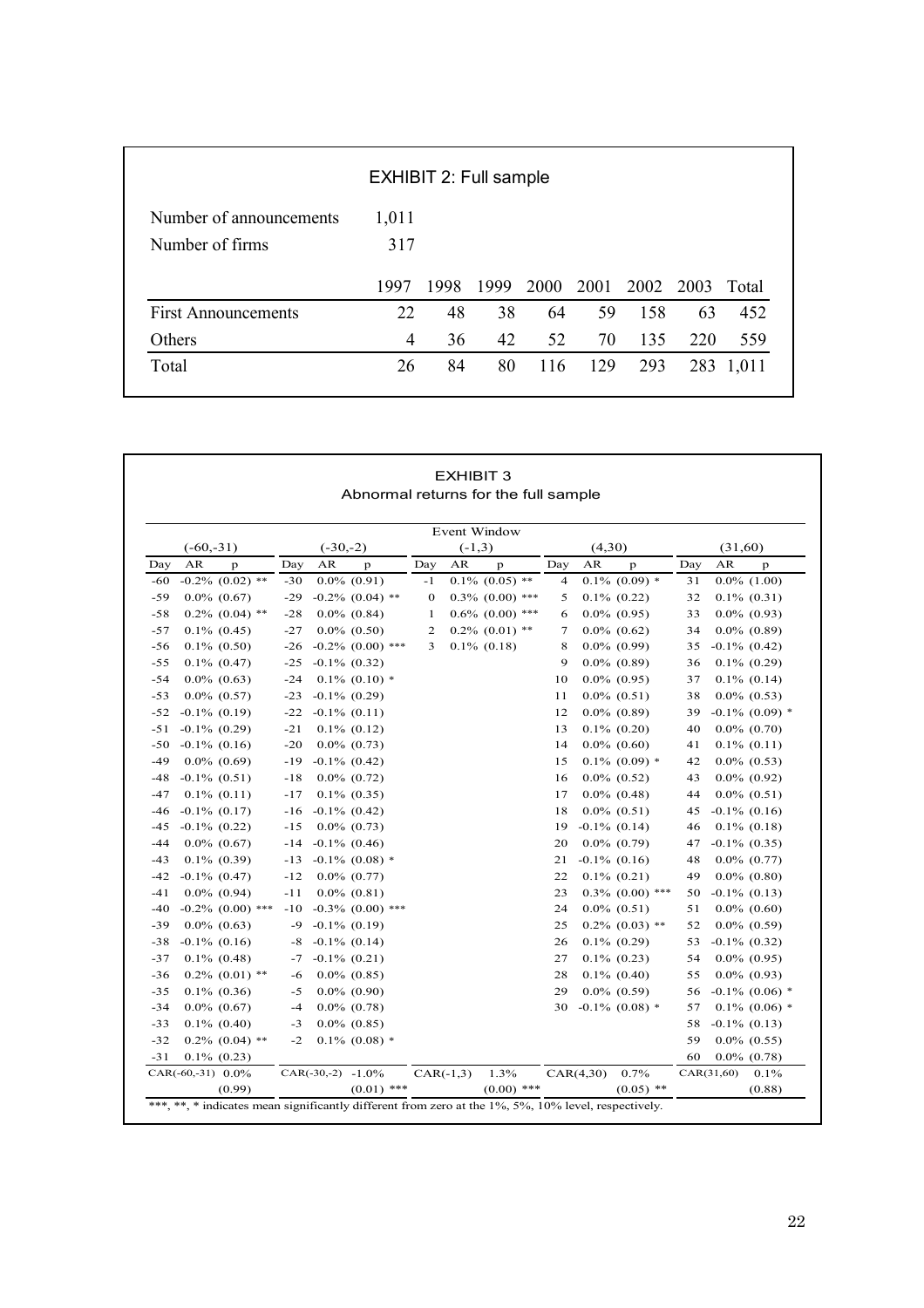|                                 | $(-60,-31)$  | $(-30,-2)$    | $(-1,3)$      | (4,30)        | (31,60)       |
|---------------------------------|--------------|---------------|---------------|---------------|---------------|
| Panel A: Number of announcement |              |               |               |               |               |
| 1st announcements (N=452)       |              |               |               |               |               |
| CAR                             | $-0.6%$      | $-1.1%$       | 1.6%          | 1.9%          | 0.4%          |
| p-value                         | (0.370)      | (0.101)       | $(0.000)$ *** | $(0.001)$ *** | (0.551)       |
| Others (N=559)                  |              |               |               |               |               |
| CAR                             | 0.5%         | $-1.0%$       | 1.1%          | $-0.3%$       | $-0.2%$       |
| p-value                         | (0.278)      | $(0.037)$ **  | $(0.000)$ *** | (0.576)       | (0.703)       |
| p-value for difference          |              |               |               |               |               |
|                                 | (0.177)      | (0.896)       | (0.158)       | $(0.003)$ *** | (0.482)       |
| Panel B: Year of announcement   |              |               |               |               |               |
| 1997 (N=26)                     |              |               |               |               |               |
| CAR                             | $-0.4%$      | $-3.3%$       | 3.9%          | 2.4%          | 2.2%          |
| p-value                         | (0.874)      | (0.213)       | $(0.001)$ *** | (0.430)       | (0.321)       |
| 1998 (N=84)                     |              |               |               |               |               |
| CAR                             | 1.2%         | $-3.0\%$      | 0.6%          | 2.8%          | $-0.6%$       |
| p-value                         | (0.455)      | $(0.027)$ **  | (0.242)       | $(0.023)$ **  | (0.643)       |
| 1999 (N=80)                     |              |               |               |               |               |
| CAR                             | $-2.9%$      | $-7.1%$       | 0.7%          | $-0.0\%$      | 0.2%          |
| p-value                         | $(0.054)$ *  | $(0.000)$ *** | (0.195)       | (0.993)       | (0.922)       |
| $2000(N=116)$                   |              |               |               |               |               |
| CAR                             | 1.1%         | 4.9%          | 3.1%          | 5.4%          | 5.8%          |
| p-value                         | (0.511)      | $(0.001)$ *** | $(0.000)$ *** | $(0.000)$ *** | $(0.001)$ *** |
| 2001 (N=129)                    |              |               |               |               |               |
| CAR                             | $-2.5%$      | $-4.8%$       | 2.9%          | 0.8%          | $-1.5%$       |
| p-value                         | $(0.030)$ ** | $(0.000)$ *** | $(0.000)$ *** | (0.418)       | (0.141)       |
| 2002 (N=293)                    |              |               |               |               |               |
| CAR                             | 0.9%         | $-0.5%$       | 1.1%          | $-0.4%$       | $-1.5%$       |
| p-value                         | (0.175)      | (0.492)       | $(0.000)$ *** | (0.451)       | $(0.012)$ **  |
| 2003 (N=283)                    |              |               |               |               |               |
| CAR                             | 0.3%         | 0.2%          | 0.2%          | $-0.6%$       | $0.0\%$       |
| p-value                         | (0.602)      | (0.745)       | (0.532)       | (0.294)       | (0.953)       |

## EXHIBIT 4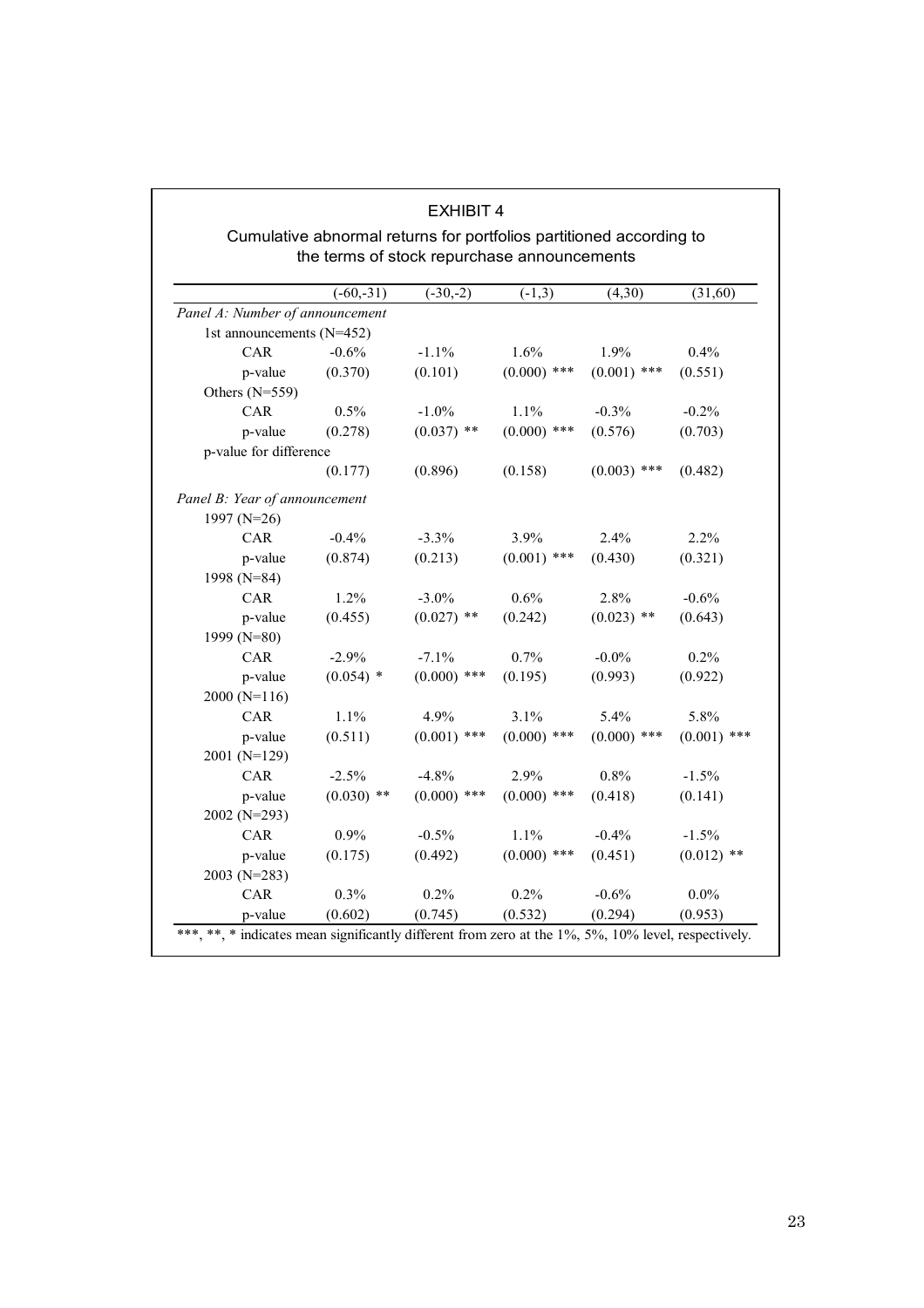|                                              |                                                                                                                    | EXHIBIT 4 (Cont'd) |               |               |               |
|----------------------------------------------|--------------------------------------------------------------------------------------------------------------------|--------------------|---------------|---------------|---------------|
|                                              | Cumulative abnormal returns for portfolios partitioned according to<br>the terms of stock repurchase announcements |                    |               |               |               |
|                                              |                                                                                                                    |                    |               |               |               |
|                                              | $(-60,-31)$                                                                                                        | $(-30,-2)$         | $(-1,3)$      | (4,30)        | (31,60)       |
| Panel C: Target shares to be repurchased     |                                                                                                                    |                    |               |               |               |
| Large target (N=504, Mean=4.9%, Median=3.8%) |                                                                                                                    |                    |               |               |               |
| CAR                                          | 0.1%                                                                                                               | $-0.9%$            | 1.6%          | 0.3%          | $-0.1\%$      |
| p-value                                      | (0.784)                                                                                                            | $(0.089)$ *        | $(0.000)$ *** | (0.491)       | (0.824)       |
| Small target (N=507, Mean=0.9%, Median=0.8%) |                                                                                                                    |                    |               |               |               |
| CAR                                          | $-0.1%$                                                                                                            | $-1.2%$            | 1.0%          | 1.1%          | 0.2%          |
| p-value                                      | (0.828)                                                                                                            | $(0.048)$ **       | $(0.000)$ *** | $(0.042)$ **  | (0.706)       |
| p-value for difference                       |                                                                                                                    |                    |               |               |               |
|                                              | (0.732)                                                                                                            | (0.678)            | (0.114)       | (0.290)       | (0.666)       |
| Panel D: CAR(-60,-31)                        |                                                                                                                    |                    |               |               |               |
| Low CAR(-60,-31) (N=505)                     |                                                                                                                    |                    |               |               |               |
| CAR                                          | $-9.3%$                                                                                                            | $-3.1%$            | 1.0%          | $-0.8%$       | $-0.8%$       |
| p-value                                      |                                                                                                                    | $(0.000)$ ***      | $(0.000)$ *** | (0.132)       | (0.186)       |
| High CAR(-60,-31) (N=506)                    |                                                                                                                    |                    |               |               |               |
| <b>CAR</b>                                   | 9.3%                                                                                                               | 1.0%               | 1.6%          | 2.2%          | 0.9%          |
| p-value                                      |                                                                                                                    | $(0.068)$ *        | $(0.000)$ *** | $(0.000)$ *** | $(0.090)$ *   |
| p-value for difference                       |                                                                                                                    |                    |               |               |               |
|                                              |                                                                                                                    | $(0.000)$ ***      | (0.124)       | $(0.000)$ *** | $(0.034)$ **  |
| Panel E: $CAR(-30,-2)$                       |                                                                                                                    |                    |               |               |               |
| Low CAR $(-30,-2)$ (N=505)                   |                                                                                                                    |                    |               |               |               |
| <b>CAR</b>                                   | $-2.4%$                                                                                                            | $-10.3%$           | 1.5%          | $-0.9%$       | $-1.9%$       |
| p-value                                      | $(0.000)$ ***                                                                                                      |                    | $(0.000)$ *** | $(0.078)$ *   | $(0.000)$ *** |
| High CAR $(-30,-2)$ (N=506)                  |                                                                                                                    |                    |               |               |               |
| <b>CAR</b>                                   | 2.4%                                                                                                               | 8.2%               | 1.1%          | 2.3%          | 2.0%          |
| p-value                                      | $(0.000)$ ***                                                                                                      |                    | $(0.000)$ *** | $(0.000)$ *** | $(0.000)$ *** |
| p-value for difference                       |                                                                                                                    |                    |               |               |               |
|                                              | $(0.000)$ ***                                                                                                      |                    | (0.286)       | $(0.000)$ *** | $(0.000)$ *** |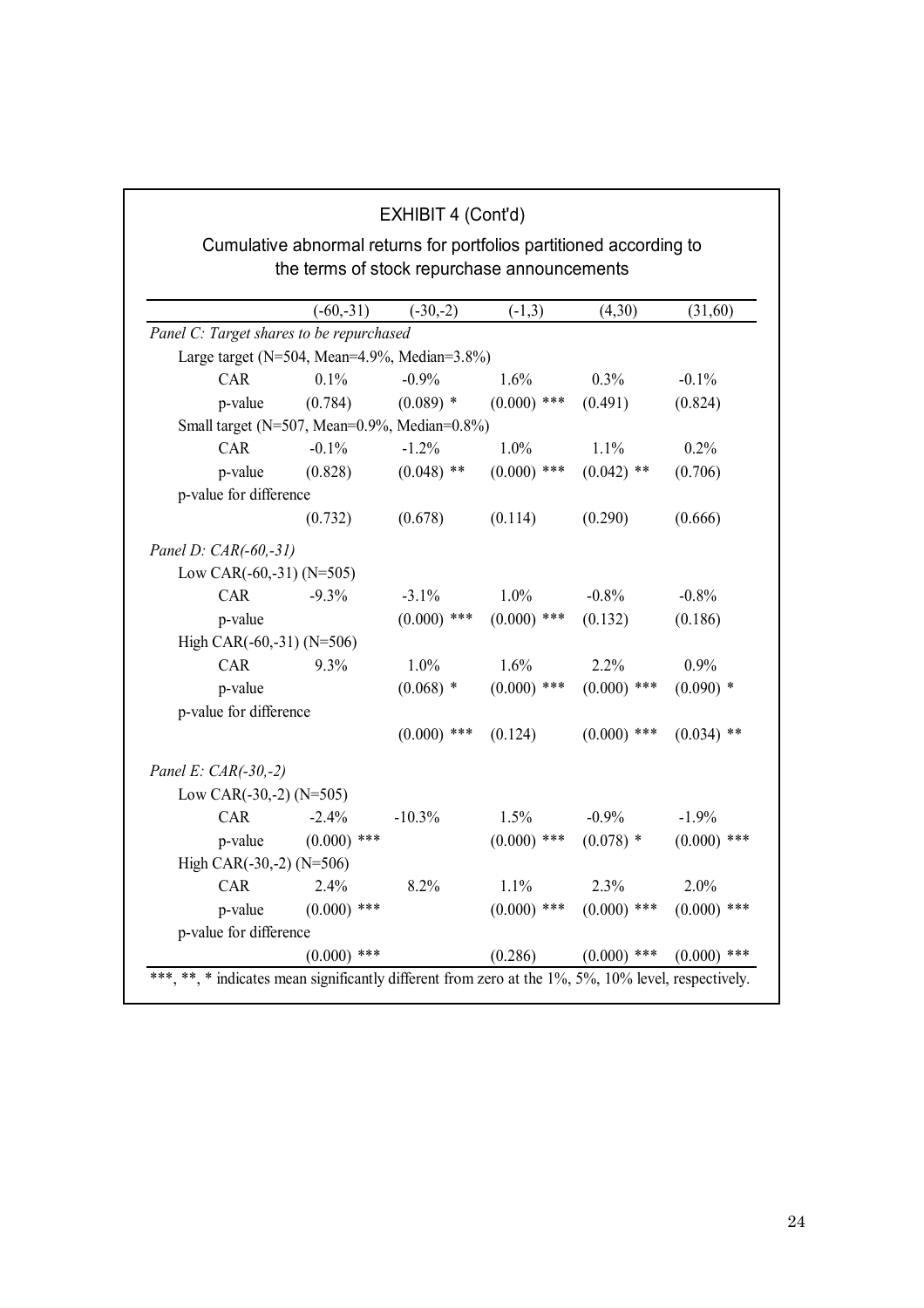|                                            |                                                  | <b>EXHIBIT 5</b>                           |               |               |               |
|--------------------------------------------|--------------------------------------------------|--------------------------------------------|---------------|---------------|---------------|
|                                            |                                                  | Cumulative abnormal returns for portfolios |               |               |               |
|                                            | to test for the information signaling hypothesis |                                            |               |               |               |
|                                            | $(-60,-31)$                                      | $(-30,-2)$                                 | $(-1,3)$      | (4,30)        | (31,60)       |
| Panel A: Market to book ratio              |                                                  |                                            |               |               |               |
| Low MTB (N=500, Mean=0.9, Median=1.0)      |                                                  |                                            |               |               |               |
| <b>CAR</b>                                 | $-0.3%$                                          | $-1.2%$                                    | 2.2%          | 2.4%          | 1.7%          |
| p-value                                    | (0.522)                                          | $(0.022)$ **                               | $(0.000)$ *** | $(0.000)$ *** | $(0.002)$ *** |
| High MTB (N=511, Mean=4.0, Median=2.0)     |                                                  |                                            |               |               |               |
| CAR                                        | 0.3%                                             | $-0.8%$                                    | 0.4%          | $-1.0\%$      | $-1.5%$       |
| p-value                                    | (0.590)                                          | (0.146)                                    | $(0.098)$ *   | $(0.064)$ *   | $(0.008)$ *** |
| p-value for difference                     |                                                  |                                            |               |               |               |
|                                            | (0.410)                                          | (0.642)                                    | $(0.000)$ *** | $(0.000)$ *** | $(0.000)$ *** |
| Panel B: Price earning ratio               |                                                  |                                            |               |               |               |
| Low PER (N=434, Mean=20.2, Median=20.4)    |                                                  |                                            |               |               |               |
| <b>CAR</b>                                 | 0.3%                                             | $-1.5%$                                    | 1.5%          | 0.9%          | 1.3%          |
| p-value                                    | (0.647)                                          | $(0.007)$ ***                              | $(0.000)$ *** | $(0.075)$ *   | $(0.017)$ **  |
| High PER (N=434, Mean=144.8, Median=43.1)  |                                                  |                                            |               |               |               |
| <b>CAR</b>                                 | $-0.2%$                                          | $-0.5%$                                    | 1.2%          | $0.0\%$       | $-1.3%$       |
| p-value                                    | (0.789)                                          | (0.379)                                    | $(0.000)$ *** | (0.997)       | $(0.026)$ **  |
| p-value for difference                     |                                                  |                                            |               |               |               |
|                                            | (0.618)                                          | (0.233)                                    | (0.395)       | (0.222)       | $(0.001)$ *** |
| Panel C: Firm size                         |                                                  |                                            |               |               |               |
| Small firm (N=505, Mean=5.0, Median=5.0)   |                                                  |                                            |               |               |               |
| <b>CAR</b>                                 | 0.7%                                             | $-0.5%$                                    | 2.2%          | 2.2%          | 1.7%          |
| p-value                                    | (0.228)                                          | (0.366)                                    | $(0.000)$ *** | $(0.000)$ *** | $(0.004)$ *** |
| Large firm $(N=506, Mean=5.8, Median=5.7)$ |                                                  |                                            |               |               |               |
| <b>CAR</b>                                 | $-0.7%$                                          | $-1.5%$                                    | 0.5%          | $-0.8%$       | $-1.5%$       |
| p-value                                    | (0.241)                                          | $(0.005)$ ***                              | $(0.062)$ *   | (0.120)       | $(0.004)$ *** |
| p-value for difference                     |                                                  |                                            |               |               |               |
|                                            | $(0.093)$ *                                      | (0.191)                                    | $(0.000)$ *** | $(0.000)$ *** | $(0.000)$ *** |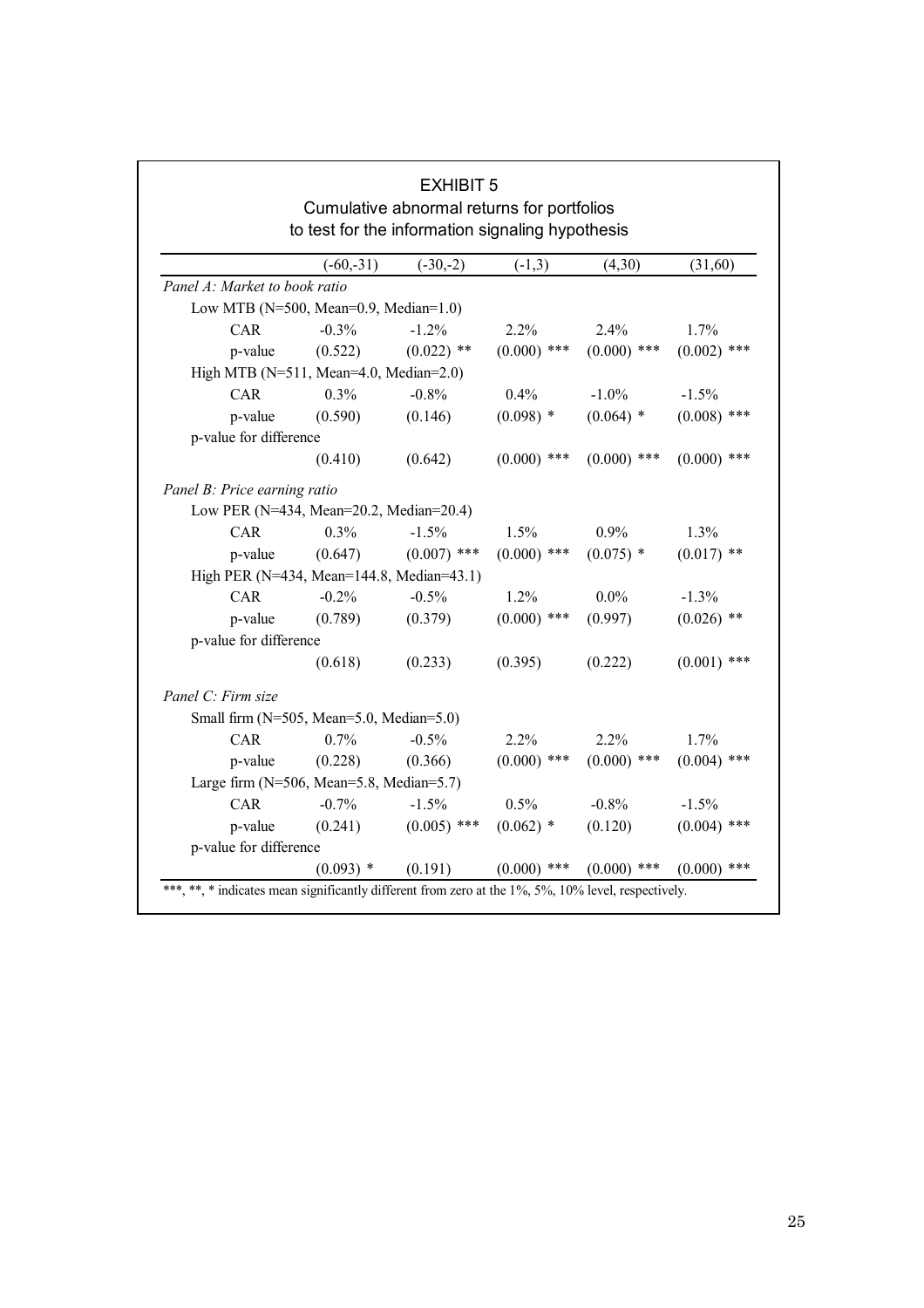|                                                              |                                                          | <b>EXHIBIT 6</b><br>Cumulative abnormal returns for portfolios |                |               |               |
|--------------------------------------------------------------|----------------------------------------------------------|----------------------------------------------------------------|----------------|---------------|---------------|
|                                                              | to test for the agency cost of free cash flow hypothesis |                                                                |                |               |               |
|                                                              | $(-60,-31)$                                              | $(-30,-2)$                                                     | $(-1,3)$       | (4,30)        | (31,60)       |
| Panel A: Simple Q                                            |                                                          |                                                                |                |               |               |
| Simple $Q < 1$ (N=678, Mean=0.7, Median=0.7)                 |                                                          |                                                                |                |               |               |
| <b>CAR</b>                                                   | 0.1%                                                     | $-0.9%$                                                        | 1.8%           | 1.8%          | 1.3%          |
| p-value                                                      | (0.799)                                                  | $(0.050)$ **                                                   | $(0.000)$ ***  | $(0.000)$ *** | $(0.010)$ *** |
| Simple $Q > 1$ (N=333, Mean=5.3, Median=1.4)                 |                                                          |                                                                |                |               |               |
| <b>CAR</b>                                                   | $-0.2%$                                                  | $-1.3%$                                                        | 0.3%           | $-1.5%$       | $-2.4%$       |
| p-value                                                      | (0.755)                                                  | $(0.085)$ *                                                    | (0.323)        | $(0.019)$ **  | $(0.000)$ *** |
| p-value for difference                                       |                                                          |                                                                |                |               |               |
|                                                              | (0.690)                                                  | (0.649)                                                        | $(0.000)$ ***  | $(0.000)$ *** | $(0.000)$ *** |
| Panel B: Sales growth rate                                   |                                                          |                                                                |                |               |               |
| Low sales growth (N=505, Mean= $-1.5\%$ , Median= $-0.6\%$ ) |                                                          |                                                                |                |               |               |
| <b>CAR</b>                                                   | $-0.1\%$                                                 | $-1.7%$                                                        | 1.0%           | 0.7%          | $-0.2%$       |
| p-value                                                      | (0.903)                                                  | $(0.001)$ ***                                                  | $(0.000)$ ***  | (0.166)       | (0.727)       |
| High sales growth (N=506, Mean=8.1%, Median=5.0%)            |                                                          |                                                                |                |               |               |
| CAR                                                          | 0.1%                                                     | $-0.3%$                                                        | 1.7%           | 0.8%          | 0.3%          |
| p-value                                                      | (0.912)                                                  | (0.591)                                                        | $(0.000)$ ***  | (0.157)       | (0.590)       |
| p-value for difference                                       |                                                          |                                                                |                |               |               |
|                                                              | (0.870)                                                  | $(0.073)$ *                                                    | $(0.051)$ *    | (0.884)       | (0.528)       |
| Panel C: Cash/Sales                                          |                                                          |                                                                |                |               |               |
| High cash/sales (N=503, Mean=38.6%, Median=29.2%)            |                                                          |                                                                |                |               |               |
| CAR                                                          | 0.3%                                                     | $-1.4%$                                                        | $0.8\%$        | 0.1%          | 0.2%          |
| p-value                                                      | (0.622)                                                  | $(0.010)$ **                                                   | $(0.002)$ ***  | (0.873)       | (0.703)       |
| Low cash/sales (N=508, Mean=8.5%, Median=8.7%)               |                                                          |                                                                |                |               |               |
| CAR                                                          | $-0.3%$                                                  | $-0.6%$                                                        | 1.8%           | 1.3%          | $-0.1\%$      |
| p-value                                                      | (0.623)                                                  | (0.263)                                                        | $(0.000)$ ***  | $(0.008)$ *** | (0.872)       |
| p-value for difference                                       |                                                          |                                                                |                |               |               |
|                                                              | (0.486)                                                  | (0.296)                                                        | (0.005)<br>*** | $(0.081)$ *   | (0.703)       |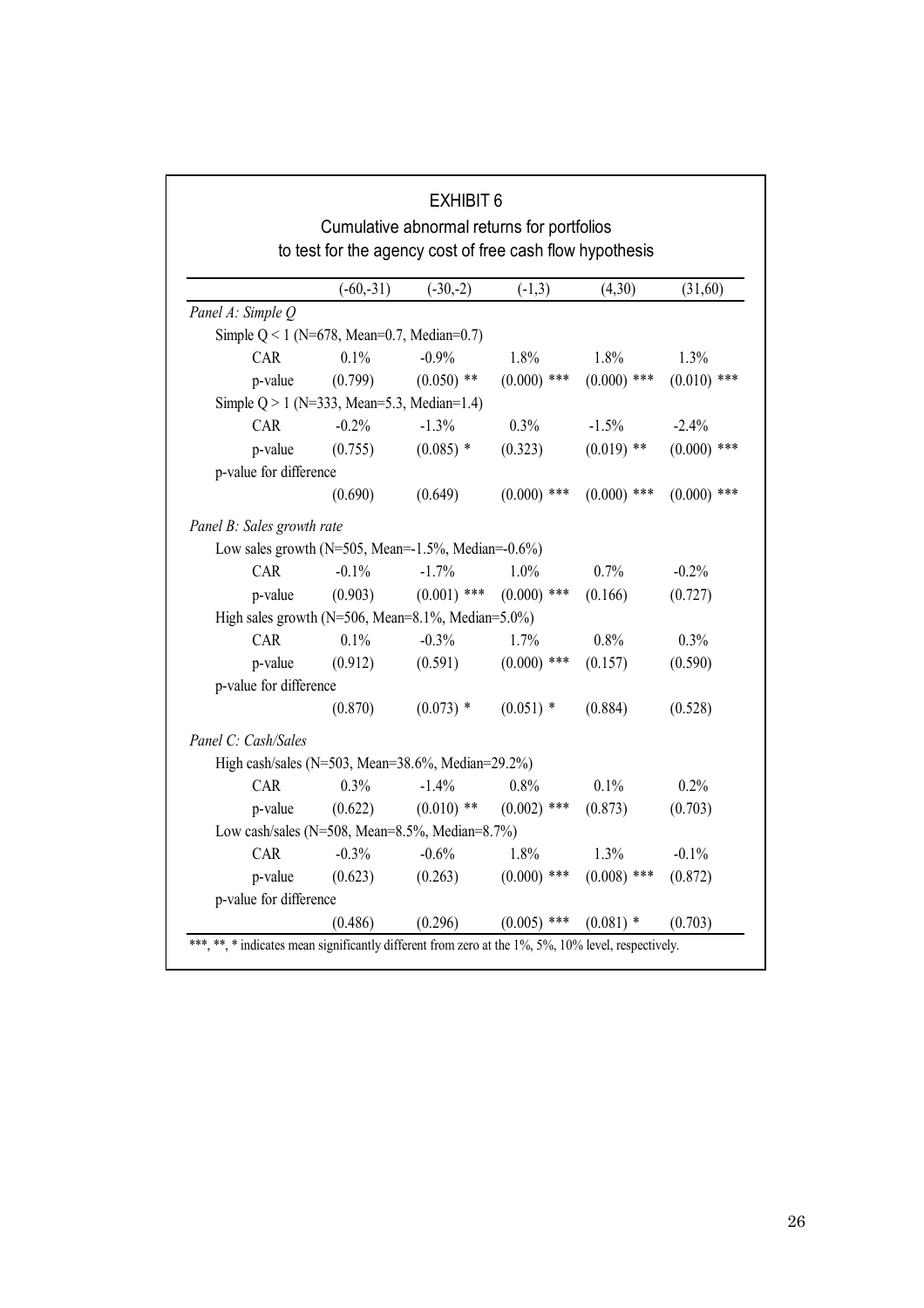|                         |               | Descriptive statistics and correlations |                                                        |                 |                |                |                |                                  |   |                                                |     |     |                          |     |    |
|-------------------------|---------------|-----------------------------------------|--------------------------------------------------------|-----------------|----------------|----------------|----------------|----------------------------------|---|------------------------------------------------|-----|-----|--------------------------|-----|----|
| Variable                | Mean          | Median                                  | S.D.                                                   |                 | $\overline{2}$ | 3              | 4              | 5                                | 6 |                                                | 8   | 9   | 10                       | 11  | 12 |
| 1. Market to book ratio | 2.5           | 1.3                                     | 23.1                                                   |                 |                |                |                |                                  |   |                                                |     |     |                          |     |    |
| 2. Price earnings ratio | 82.5          | 29.0                                    | 679.5                                                  | $\overline{12}$ | -1             |                |                |                                  |   |                                                |     |     |                          |     |    |
| 3. Firm size            | 5.4           | 5.3                                     | 0.5                                                    | .33             | .09            | $\overline{1}$ |                |                                  |   |                                                |     |     |                          |     |    |
| 4. Simple Q             | $2.2^{\circ}$ | 0.8                                     | 27.2                                                   | .87             | .09            | -25            | $\overline{1}$ |                                  |   |                                                |     |     |                          |     |    |
| 5. Sales growth rate    | 3.3%          | $2.0\%$                                 | $9.4\%$                                                | .38             | .07            | .09            | -32            | $\overline{1}$                   |   |                                                |     |     |                          |     |    |
| 6. Cash to sales ratio  | 23.5%         | $15.1\%$                                | $26.1\%$ 07 - 04                                       |                 |                | .05            |                | $-24 - 02$                       |   |                                                |     |     |                          |     |    |
| 7. Keiretsu             |               |                                         |                                                        |                 | $-10 - 02$     |                |                | $.17 - .15 - .13 - .22$          |   |                                                |     |     |                          |     |    |
| 8. Number               |               |                                         |                                                        | -05             |                |                |                | $.06 - 08$ $.05 - 01$ $.01 - 01$ |   |                                                |     |     |                          |     |    |
| 9. Date                 |               |                                         |                                                        |                 |                |                |                |                                  |   | $-10$ $02$ $-06$ $-12$ $-05$ $-03$ $-06$ $-23$ |     |     |                          |     |    |
| 10. Target              | 2.9%          | $2.0\%$                                 | $3.0\% -14 - 01 - 15 - 14 - 08 - 02 - 08 - 02 - 34$    |                 |                |                |                |                                  |   |                                                |     |     | $\overline{\phantom{0}}$ |     |    |
| 11. $CAR(-60,-31)$      | $0.0\%$       | $0.2\%$                                 | $12.4\% - .09 - .02 - .05 - .09 - .04 - .06$ . 13 - 04 |                 |                |                |                |                                  |   |                                                |     |     | $.01 - 02$               | -1  |    |
| 12. $CAR(-30,-2)$       | $-1.0\%$      | $-1.4\%$                                | $12.5\% -00 -22 -05 -04 -01 -08$                       |                 |                |                |                |                                  |   | .02                                            | .00 | .07 | .02                      | .24 |    |

an announcement is the first announcement for a firm within one year. "Date" is the serial number of the day on which an announcement is made.  $CAR(x,y)$  represents the cumulative abnormal returns from day x to day y.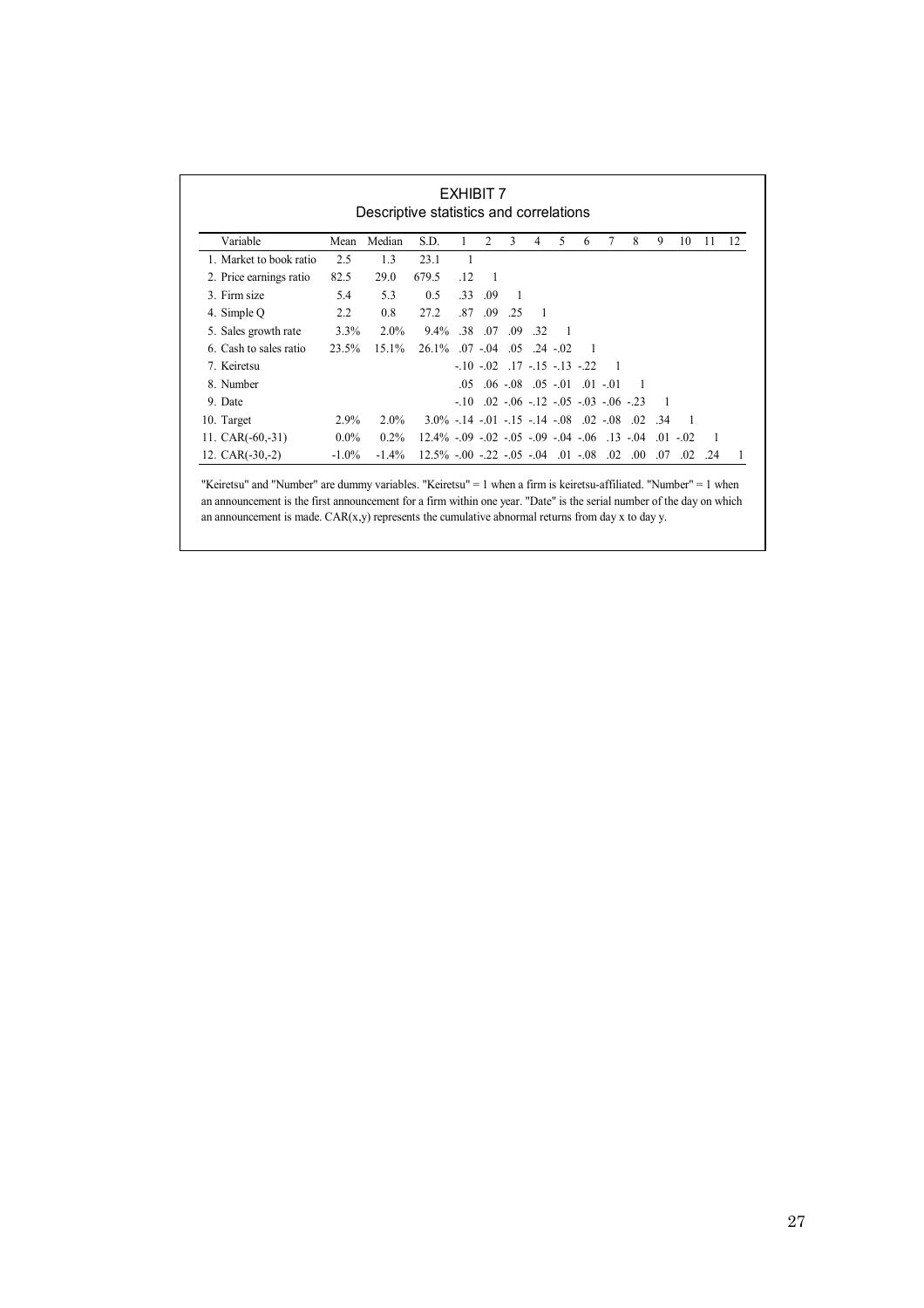# EXHIBIT 8 Regression results

| Included observations: 851 | Excluded observations: 159 (Negative PERs, No Keiretsu data) |                     |                     |
|----------------------------|--------------------------------------------------------------|---------------------|---------------------|
| Dependent variable         | $CAR(-1,3)$                                                  | $CAR(-1,30)$        | $CAR(-1, 60)$       |
| Independent variables      |                                                              |                     |                     |
| Constant                   | 0.454(0.001)                                                 | 1.452(0.000)        | 2.322(0.000)        |
| Market to book ratio       | $-0.008$ $(0.008)$ ***                                       | $-0.017(0.010)$ *** | $-0.027(0.005)$ *** |
| Price earnings ratio       | $-0.000(0.750)$                                              | 0.000(0.333)        | 0.000(0.107)        |
| Firm size                  | $-0.012(0.002)$ ***                                          | $-0.026(0.003)$ *** | $-0.043(0.001)$ *** |
| Simple Q                   | 0.007(0.161)                                                 | 0.004(0.680)        | $-0.005(0.729)$     |
| Sales growh rate           | 0.000(0.189)                                                 | 0.001(0.110)        | 0.001(0.192)        |
| Cash to sales ratio        | $-0.000(0.030)$ **                                           | $-0.000(0.277)$     | $-0.000(0.886)$     |
| Keiretsu                   | $-0.000(0.984)$                                              | 0.004(0.670)        | $-0.011(0.455)$     |
| Number                     | 0.002(0.644)                                                 | $0.017(0.062)$ *    | 0.017(0.202)        |
| Date                       | $-0.000(0.005)$ ***                                          | $-0.000(0.000)$ *** | $-0.000(0.000)$ *** |
| Target                     | 0.001(0.460)                                                 | $-0.001(0.485)$     | $-0.003(0.139)$     |
| $CAR(-60,-31)$             | $0.047(0.004)$ ***                                           | $0.240(0.000)$ ***  | $0.355(0.000)$ ***  |
| $CAR(-30,-2)$              | $-0.033(0.052)$ *                                            | $0.155(0.000)$ ***  | $0.338(0.000)$ ***  |
| R-squared                  | 0.064                                                        | 0.160               | 0.205               |
| Adjusted R-squared         | 0.050                                                        | 0.148               | 0.193               |
| F-statistic                | 4.752 $(0.000)$ ***                                          | 13.314 (0.000) ***  | $17.977(0.000)$ *** |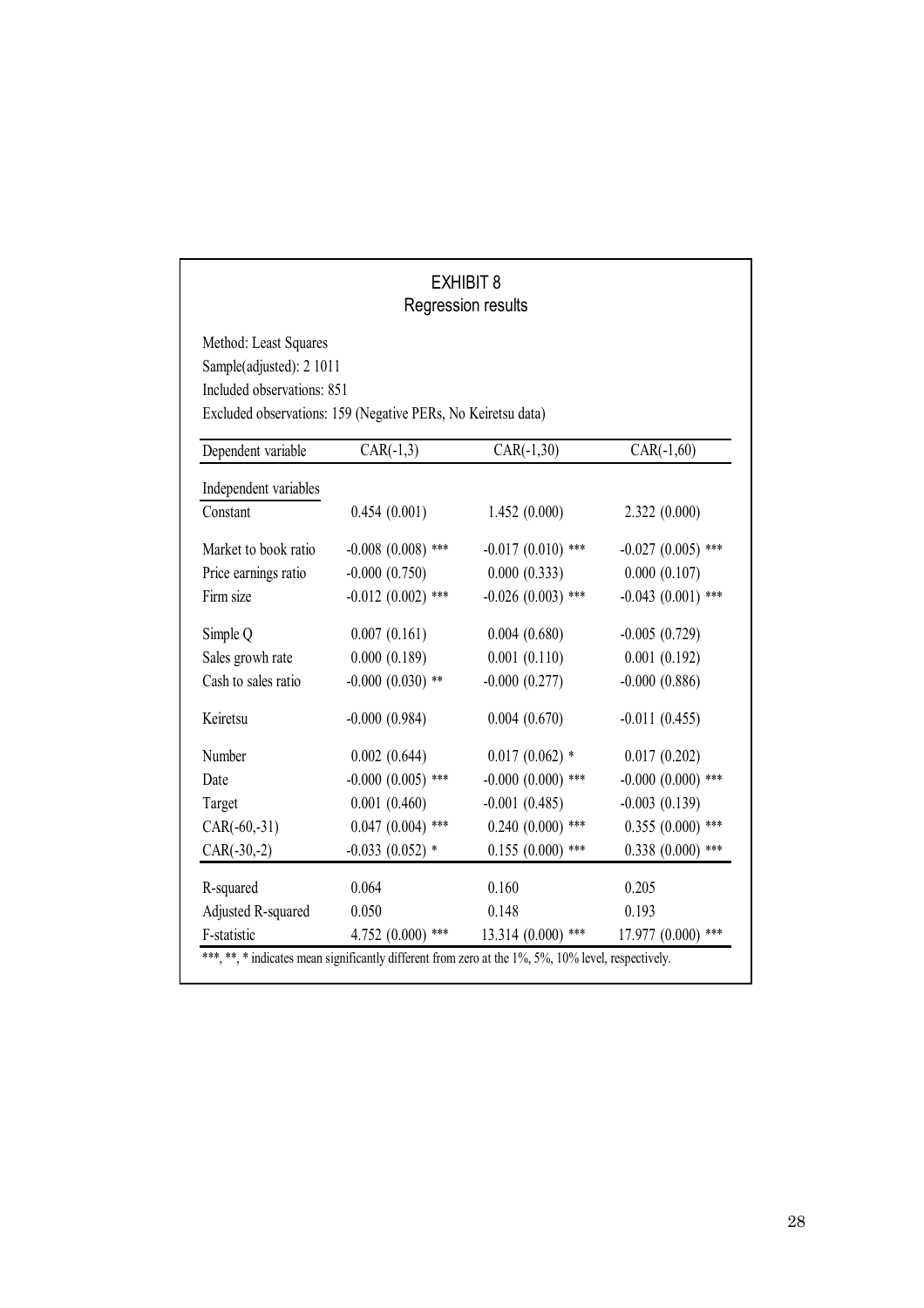|                                                                                 |                                                              | <b>EXHIBIT 9</b><br>Regression results (Reduced: A) |                     |
|---------------------------------------------------------------------------------|--------------------------------------------------------------|-----------------------------------------------------|---------------------|
| Method: Least Squares<br>Sample(adjusted): 2 1011<br>Included observations: 851 | Excluded observations: 159 (Negative PERs, No Keiretsu data) |                                                     |                     |
| Dependent variable                                                              | $CAR(-1,3)$                                                  | $CAR(-1,30)$                                        | $CAR(-1, 60)$       |
| Independent variables                                                           |                                                              |                                                     |                     |
| Constant                                                                        | 0.465(0.000)                                                 | 1.460(0.000)                                        | 2.313(0.000)        |
| Market to book ratio                                                            | $-0.005(0.005)$ ***                                          | $-0.015(0.000)$ ***                                 | $-0.030(0.000)$ *** |
| Price earnings ratio                                                            | $-0.000(0.739)$                                              | 0.000(0.335)                                        | 0.000(0.106)        |
| Firm size                                                                       | $-0.013(0.001)$ ***                                          | $-0.026(0.003)$ ***                                 | $-0.043(0.001)$ *** |
| Sales growh rate                                                                | 0.000(0.192)                                                 | 0.001(0.110)                                        | 0.001(0.191)        |
| Cash to sales ratio                                                             | $-0.000(0.071)$ *                                            | $-0.000(0.313)$                                     | $-0.000$ $(0.784)$  |
| Keiretsu                                                                        | $-0.000(0.926)$                                              | 0.004(0.686)                                        | $-0.010(0.465)$     |
| Number                                                                          | 0.002(0.640)                                                 | $0.017(0.062)$ *                                    | 0.017(0.203)        |
| Date                                                                            | $-0.000$ $(0.004)$ ***                                       | $-0.000(0.000)$ ***                                 | $-0.000(0.000)$ *** |
| Target                                                                          | 0.000(0.499)                                                 | $-0.001(0.473)$                                     | $-0.003(0.143)$     |
| $CAR(-60,-31)$                                                                  | $0.047(0.004)$ ***                                           | $0.240(0.000)$ ***                                  | $0.355(0.000)$ ***  |
| $CAR(-30,-2)$                                                                   | $-0.034(0.044)$ **                                           | $0.154(0.000)$ ***                                  | $0.339(0.000)$ ***  |
| R-squared                                                                       | 0.062                                                        | 0.160                                               | 0.205               |
| Adjusted R-squared                                                              | 0.049                                                        | 0.149                                               | 0.194               |
| F-statistic                                                                     | 4.999 (0.000) ***                                            | 14.524 (0.000) ***                                  | $19.621(0.000)$ *** |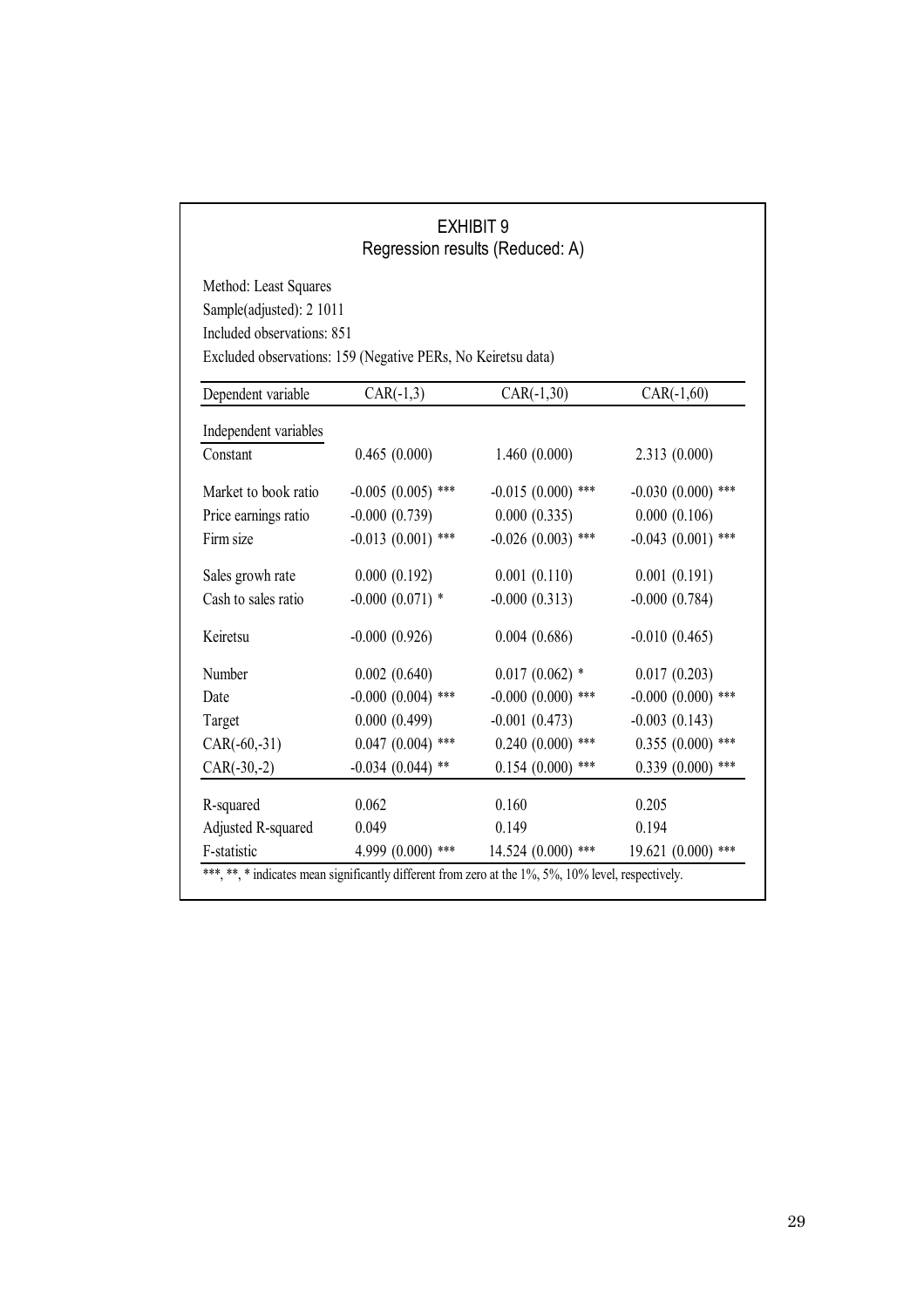|                                                                                                                               |                       | <b>EXHIBIT 10</b><br>Regression results (Reduced: B) |                      |
|-------------------------------------------------------------------------------------------------------------------------------|-----------------------|------------------------------------------------------|----------------------|
| Method: Least Squares<br>Sample(adjusted): 2 1011<br>Included observations: 868<br>Excluded observations: 142 (Negative PERs) |                       |                                                      |                      |
| Dependent variable                                                                                                            | $CAR(-1,3)$           | $CAR(-1,30)$                                         | $CAR(-1, 60)$        |
| Independent variables                                                                                                         |                       |                                                      |                      |
| Constant                                                                                                                      | 0.092(0.000)          | 0.199(0.000)                                         | 0.332(0.000)         |
| Market to book ratio                                                                                                          | $-0.004(0.002)$ ***   | $-0.012(0.000)$ ***                                  | $-0.024(0.000)$ ***  |
| Price earnings ratio                                                                                                          | 0.000(0.862)          | $-0.000(0.953)$                                      | 0.000(0.991)         |
| Firm size                                                                                                                     | $-0.013(0.000)$ ***   | $-0.029(0.001)$ ***                                  | $-0.050(0.000)$ ***  |
| R-squared                                                                                                                     | 0.035                 | 0.040                                                | 0.064                |
| Adjusted R-squared                                                                                                            | 0.032                 | 0.037                                                | 0.060                |
| F-statistic                                                                                                                   | $10.529(0.000)$ ***   | 11.973 (0.000) ***                                   | 19.556 (0.000) ***   |
| Method: Least Squares<br>Sample: 1 1011<br>Included observations: 1011                                                        |                       |                                                      |                      |
| Dependent variable                                                                                                            | $CAR(-1,3)$           | $CAR(-1,30)$                                         | $CAR(-1, 60)$        |
| Independent variables                                                                                                         |                       |                                                      |                      |
| Constant                                                                                                                      | 0.017(0.000)          | 0.032(0.000)                                         | 0.036(0.000)         |
| Simple Q                                                                                                                      | $-0.000(0.268)$       | $-0.000(0.218)$                                      | $-0.000(0.163)$      |
| Sales growh rate                                                                                                              | $-0.000(0.806)$       | $-0.001(0.135)$                                      | $-0.001(0.127)$      |
| Cash to sales ratio                                                                                                           | $-0.000$ $(0.034)$ ** | $-0.000$ $(0.016)$ **                                | $-0.000$ $(0.068)$ * |
|                                                                                                                               |                       | 0.009                                                | 0.007                |
| R-squared                                                                                                                     | 0.006                 |                                                      |                      |
| Adjusted R-squared                                                                                                            | 0.003                 | 0.006                                                | 0.004                |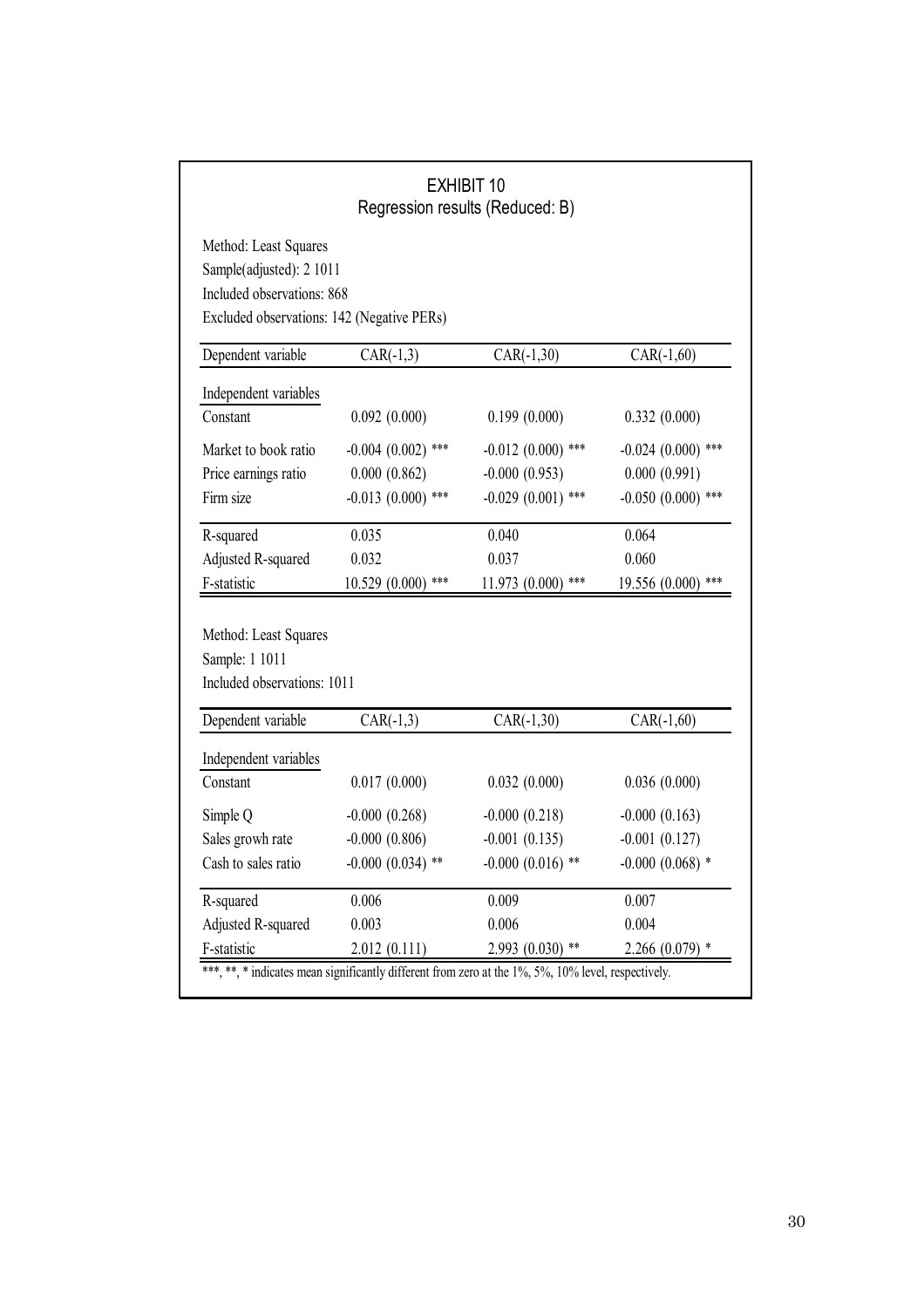|                                                                        |                     | <b>EXHIBIT 11</b><br>Regression results (Reduced: C) |                      |
|------------------------------------------------------------------------|---------------------|------------------------------------------------------|----------------------|
| Method: Least Squares<br>Sample: 1 1011<br>Included observations: 1011 |                     |                                                      |                      |
| Dependent variable                                                     | $CAR(-1,3)$         | $CAR(-1,30)$                                         | $CAR(-1, 60)$        |
| Independent variables                                                  |                     |                                                      |                      |
| Constant                                                               | 0.103(0.000)        | 0.266(0.000)                                         | 0.453(0.000)         |
| Firm size                                                              | $-0.017(0.000)$ *** | $-0.045(0.000)$ ***                                  | $-0.080(0.000)$ ***  |
| Simple Q                                                               | $-0.000(0.147)$     | $-0.000(0.242)$                                      | $-0.000(0.176)$      |
| R-squared                                                              | 0.025               | 0.034                                                | 0.044                |
| Adjusted R-squared                                                     | 0.023               | 0.032                                                | 0.042                |
| F-statistic                                                            | 13.111 (0.000) ***  | 17.517 (0.000) ***                                   | 23.159 (0.000) ***   |
| Independent variables                                                  |                     |                                                      |                      |
| Constant                                                               | 0.102(0.000)        | 0.262(0.000)                                         | 0.447(0.000)         |
| Firm size                                                              | $-0.017(0.000)$ *** | $-0.045(0.000)$ ***                                  | $-0.078$ (0.000) *** |
| Sales growth rate                                                      | 0.000(0.574)        | $-0.000(0.501)$                                      | $-0.000(0.561)$      |
| R-squared                                                              | 0.024               | 0.033                                                | 0.043                |
| Adjusted R-squared                                                     | 0.022               | 0.031                                                | 0.041                |
| F-statistic                                                            | $12.195(0.000)$ *** | $17.044(0.000)$ ***                                  | 22.376 (0.000) ***   |
| Independent variables                                                  |                     |                                                      |                      |
| Constant                                                               | 0.103(0.000)        | 0.267(0.000)                                         | 0.452(0.000)         |
| Firm size                                                              | $-0.016(0.000)$ *** | $-0.044(0.000)$ ***                                  | $-0.078$ (0.000) *** |
| Cash to sales ratio                                                    | $-0.000(0.053)$ *   | $-0.000$ $(0.028)$ **                                | $-0.000(0.117)$      |
| R-squared                                                              | 0.027               | 0.037                                                | 0.045                |
| Adjusted R-squared                                                     | 0.025               | 0.035                                                | 0.043                |
| F-statistic                                                            | 13.957 (0.000) ***  | 19.306 (0.000) ***                                   | 23.485 (0.000) ***   |